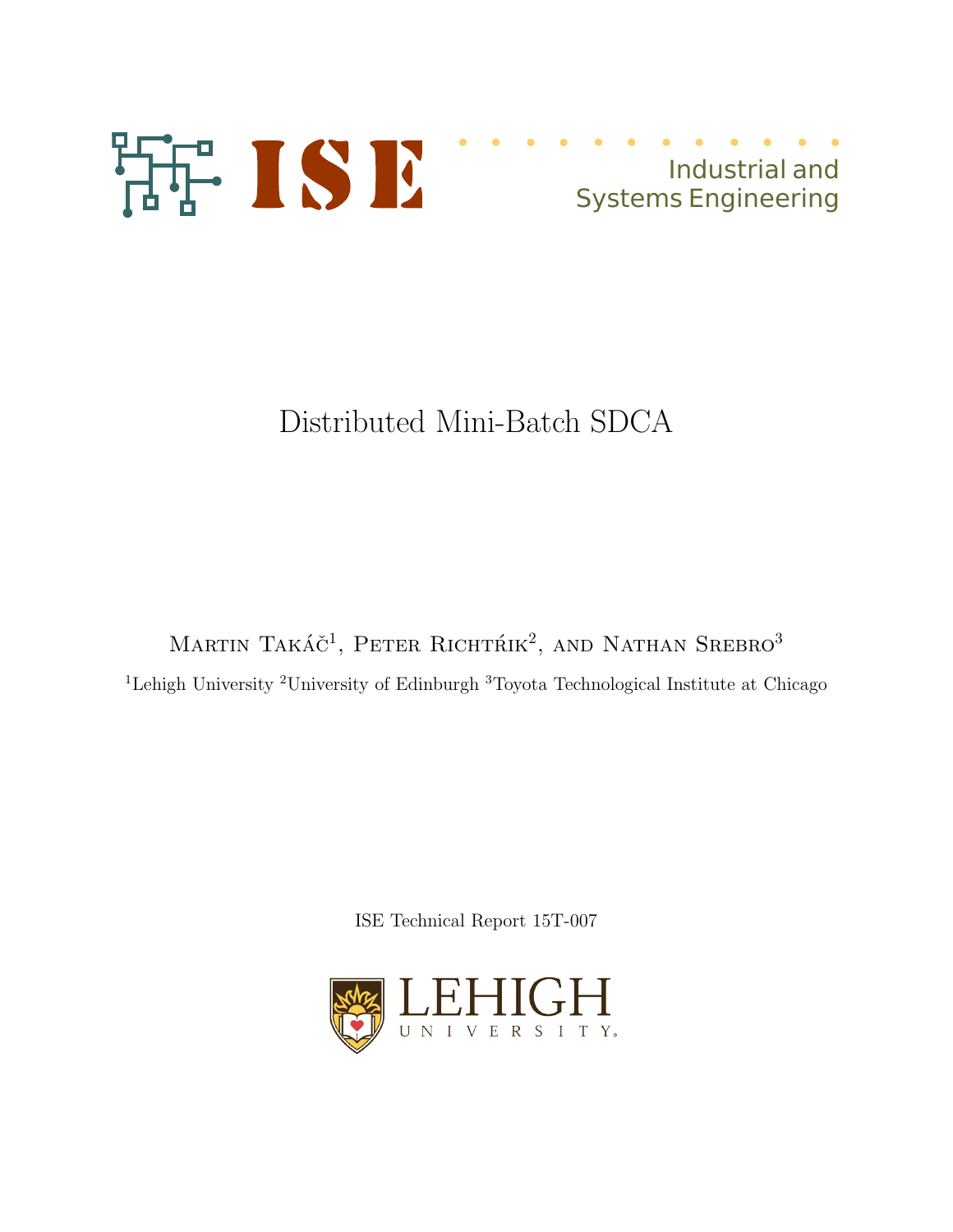# Distributed Mini-Batch SDCA

Martin Takáč Affiliation Address Takac.MT@gmail.com

Peter Richtárik Affiliation Address Peter.Richtarik@ed.ac.uk

Nathan Srebro Affiliation Address nati@ttic.edu

#### Abstract

We present an improved analysis of mini-batched stochastic dual coordinate ascent for regularized empirical loss minimization (i.e. SVM and SVM-type objectives). Our analysis allows for flexible sampling schemes, including where data is distribute across machines, and combines a dependence on the smoothness of the loss and/or the data spread (measured through the spectral norm).

# 1 Introduction

Stochastic optimization approaches have significant theoretical and empirical advantages in training linear Support Vector Machines (SVMs) and other regularized loss minimization problems, and are often the methods of choice in practice. Such methods use a single, randomly chosen, training example at each iteration. In the context of SVMs, many variations of stochastic gradient descent (SGD) have been suggested, based on primal stochastic gradients (e.g. Pegasos [25], NORMA [30], SAG [22], MISO [15], S2GD [11], mS2GD [10] and Prox-SVRG [9, 17]). In this paper we focus on SDCA—stochastic dual coordinate ascent—which is based on improvements to the dual problem, again considering only a single randomly chosen training example, and thus only a single randomly chosen dual variable, at each iteration [7, 21, 13]. Especially when accurate solutions are desired, SDCA has better complexity guarantee, and often performs better in practice than SGD [7, 23].

The inherent sequential nature of such approaches becomes a problematic limitation in parallel and distributed settings as the predictor must be updated after each training point is processed, providing very little opportunity for parallelization. A popular remedy is to use *mini-batches*: the use several training points at each iteration, calculating the update based on each point separately and aggregating the updates. The question is then whether basing each iteration on several points can indeed reduce the number of required iterations, and thus yield parallelization speedups.

For SGD with a non-smooth loss, mini-batching does not reduce the number of worst-case required iterations and thus does not allow parallel speedups in the worst case. However, when the loss function is smooth, mini-batching can be beneficial and linear speedups can be obtained, even when the mini-batch sizes scales polynomially with the total training set size [4, 1, 3]. Alternatively, even for non-smooth loss, linear speedups can also be ensured if the data is reasonably well-spread, as measured by the spectral norm of the data, as long as the mini-batch size is not larger then the inverse of this spectral norm [27].

For SDCA, using a mini-batch corresponds to updating multiple coordinates concurrently and independently. If appropriate care is taken with the updates (see Section 6), then using a mini-batch size as large as the inverse spectral norm leads to a reduction in the number of iterations, and allows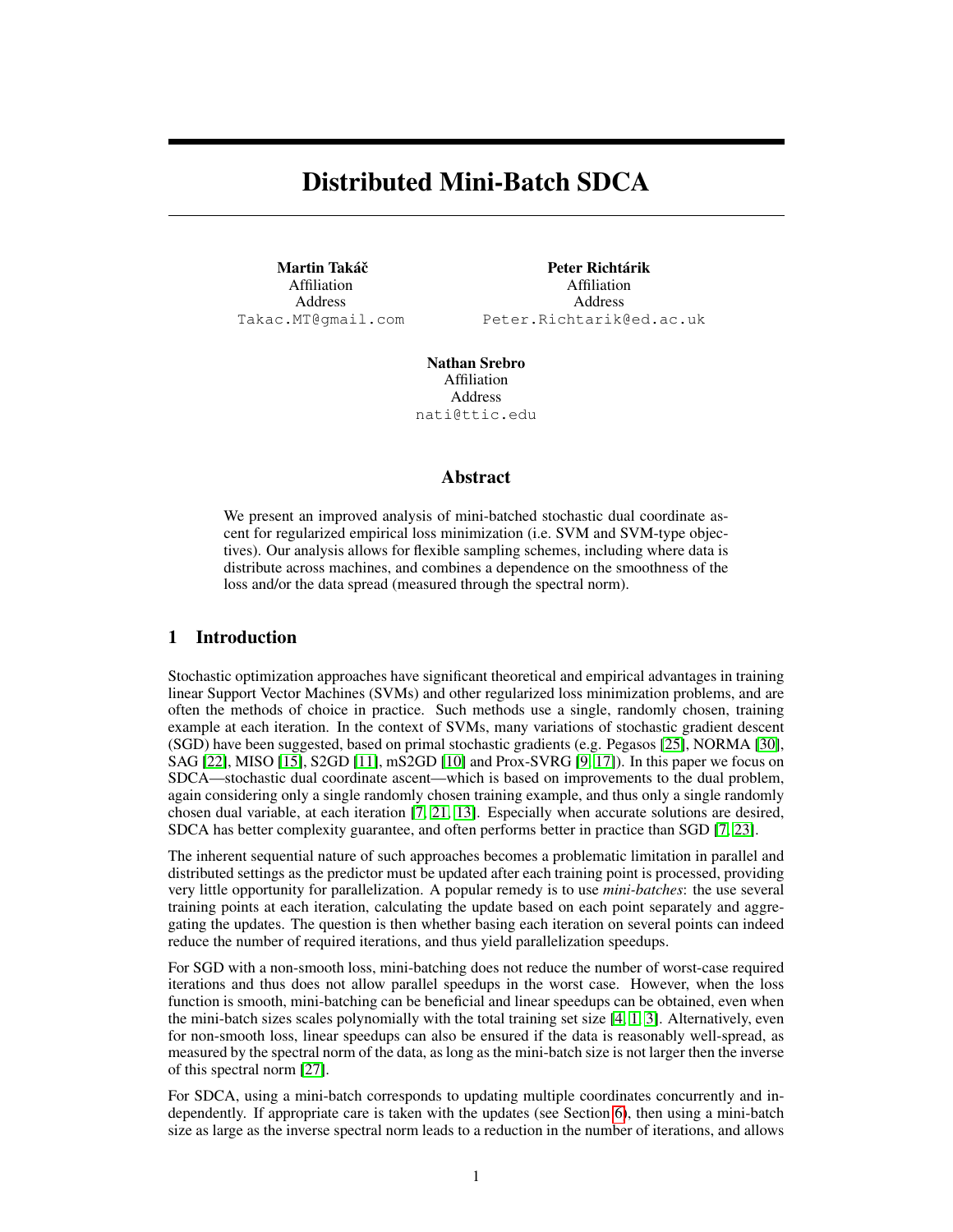linear parallelization speedups, even when the loss is non-smooth [2, 27]. This parallels the SGD mini-batch analysis for non-smooth loss. But can mini-batching also be beneficial for SDCA with smooth losses and without a data-spread (spectral norm) assumptions, as with SGD? What minibatch sizes allow for parallel speedups? In this paper we answer these questions and show that as with SGD, when the loss function is smooth, using mini-batches with SDCA yields a linear reduction in the number of iterations and thus allows for linear parallelization speedups, up to similar polynomial limits on the mini-batch size. Furthermore, we provide an analysis that combines the benefits of smoothness with the data-dependent benefits of a low spectral norm, and thus allows for even large mini-batch sizes when the loss is smooth *and* the data is well-spread.

Another issue that we address is the way mini-batches are sampled. Straight-forward mini-batch analysis, including previous analysis of mini-batch SDCA [27], assume that at each iteration we pick a mini-batch of size  $b$  uniformly at random from among all subsets of  $b$  training examples. In practice, though, data is often partitioned between  $C \leq b$  machines, and at each iteration  $b/C$  points are samples from each machine, yielding a mini-batch that is not uniformly distributed among all possible subsets (e.g. we have zero probability of using  $b$  points from the same machine as a minibatch). Other architectural restrictions might lead to different sampling schemes. The analysis we present can be easily applied to different sampling schemes, and in particular we consider distributed sampling as described above and show that essentially the same guarantees (with minor modification) hold also for this more realistic sampling scheme.

Finally, we compare our optimization guarantees to those recently established for CoCoA+ [14]. CoCoA+ is an alternative dual-based distributed optimization approach, which can be viewed as including mini-batch SDCA as a special case, and going beyond SDCA to potentially more powerful optimization. At each iteration of CoCoA+, several groups of dual variables are updated. We focus on CoCoA+SDCA, where each group is updated using some number of SDCA iterations. When each group consists of a single variable, this reduces exactly to mini-batch SDCA. Allowing for multiple SDCA iterations on larger groups of variables yields a method that is more computationally demanding that mini-batch SDCA, and intuitively should be better than SDCA (and does appear better in practice). However, we show that our mini-batch SDCA analysis strictly dominates the CoCoA+ analysis: that is, with the same number of total dual variables updated per iteration, and thus less computation, our mini-batch SDCA guarantees are strictly better than those obtained for CoCoA+. Mini-batch SDCA is thus a simpler, computationally cheaper method, with better *guarantees* than those established for CoCoA+.

Although SDCA is a dual-method, improving the dual at each iteration, following the analysis methodology of [23], all our guarantees are on the duality gap, and thus on the *primal* sub-optimality, that is on the actual regularized error we care about.

#### 2 Setup and Preliminaries

We consider the problem of minimizing the regularized empirical loss

$$
\min_{w \in \mathbb{R}^d} \mathcal{P}(w) := \frac{1}{n} \sum_{i=1}^n \phi_i(w^T x_i) + \frac{\lambda}{2} ||w||^2,
$$
 (P)

where  $x_1, \ldots, x_n \in \mathbb{R}^d$  are given training examples,  $\lambda > 0$  is a given regularization parameter and  $\phi_i : \mathbb{R} \to \mathbb{R}$  are given non-negative convex loss functions that already incorporate the labels (e.g.  $\phi_i(z) = \phi(y_i z)$  where  $y_i \in \pm 1$  are given labels). Instead of solving (P), we solve the dual [23]

$$
\max_{\alpha \in \mathbb{R}^n} \mathcal{D}(\alpha) := -\frac{1}{n} \sum_{i=1}^n \phi_i^*(-\alpha_i) - \frac{\lambda}{2} \|\frac{1}{\lambda n} X^T \alpha\|_2^2,
$$
 (D)

where  $\phi_i^*(u) : \mathbb{R} \to \mathbb{R}$  is the convex conjugate of  $\phi_i$  defined in the standard way as  $\phi_i^*(u)$  = where  $\varphi_i(u)$ .  $\mathbb{R} \to \mathbb{R}$  is the convex conjugate or  $\varphi_i$  defined in the standard way as  $\varphi_i(u)$  =  $\max_z(zu - \varphi(z))$  and  $X = [x_1, \dots, x_n]^T \in \mathbb{R}^{n \times d}$  is the data matrix, where each row corresponds to one sample and each column corresponds to one feature. If  $\alpha^*$  is a dual-optimum of (D) then  $w^* = \frac{1}{\lambda n} \overline{X}^T \alpha^*$  is a primal-optimum of (P). We therefor consider the mapping  $w_\alpha = \frac{1}{\lambda n} \overline{X}^T \alpha$  and define the *duality gap* of a feasible  $\alpha \in \text{dom}(\mathcal{D})$  as:

$$
\mathcal{G}(\alpha) := \mathcal{P}(w_{\alpha}) - \mathcal{D}(\alpha). \tag{G}
$$

Stochastic Dual Coordinate Ascent (SDCA) SDCA is a coordinate ascent algorithm optimizing the dual (D). At t-th iteration of SCDA a coordinate  $i \in \langle n \rangle := \{1, 2, \ldots, n\}$  is chosen at random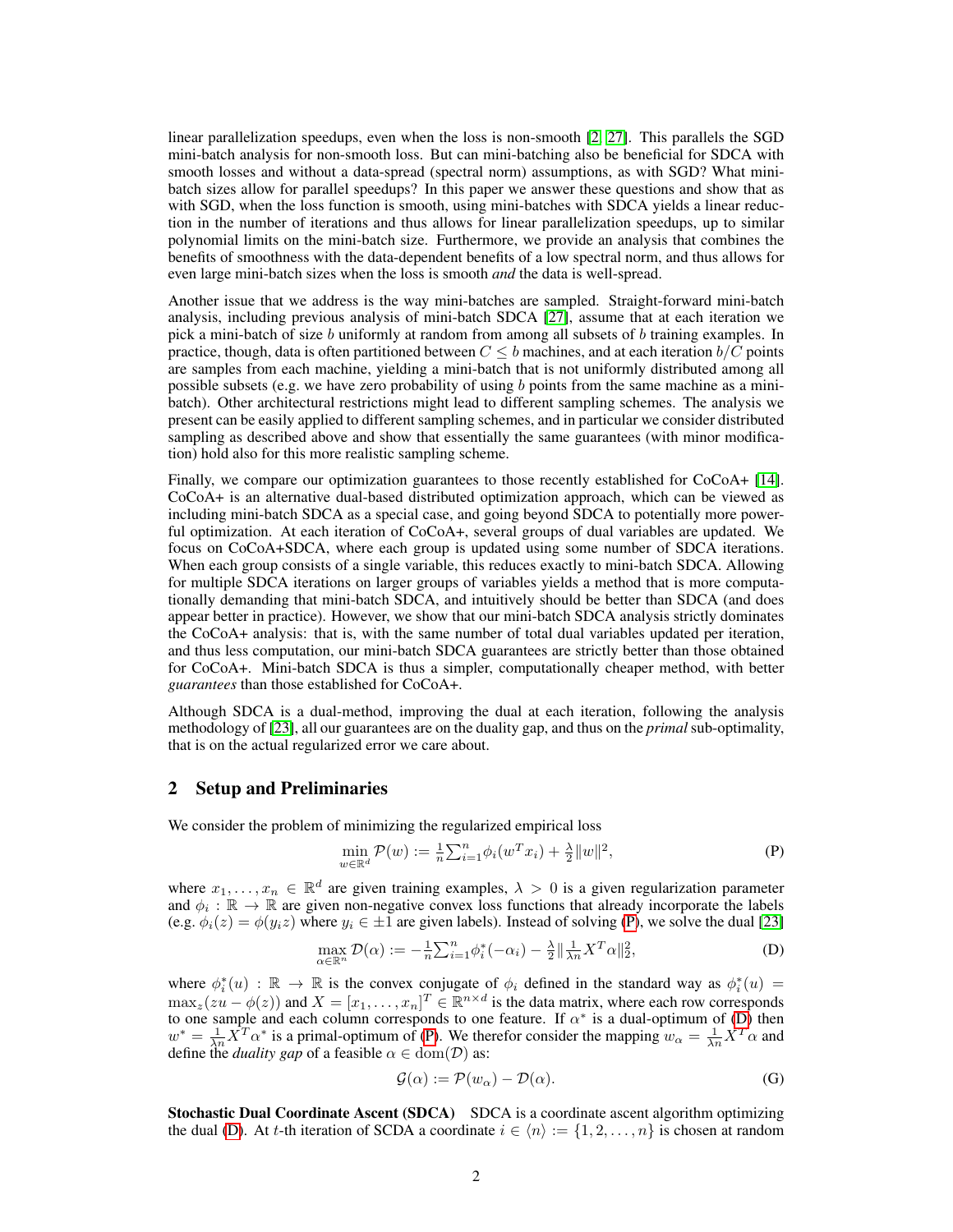and then a new iteration is obtained by updating only the  $i$ -th coordinate and keeping all other coordinates of  $\alpha$  unchanged i.e.  $\alpha^{(t+1)} = \alpha^{(t)} + \Delta \alpha_i^{(t)} e_i$ , where

$$
\Delta \alpha_i^{(t)} = \arg \min_{\delta \in \mathbb{R}} \mathcal{D}(\alpha^{(t)} + \delta e_i). \tag{1}
$$

Assumptions on Loss Function We analyze mini-batched SDCA under one of two different assumptions on the loss functions: that they are L-Lipschitz continuous (but potentially non-smooth), or that they are  $(1/\gamma)$ -smooth. Formally: i) L-**Lipschitz continuous loss:**  $\forall i, \forall a, b \in \mathbb{R}$  we have  $|\phi_i(a) - \phi_i(b)| \le L|a - b|$ , ii)  $(1/\gamma)$ -smooth loss: Each loss function  $\phi_i$  if differentiable and its derivative is  $(1/\gamma)$ -Lipschitz continuous, i.e.  $\forall a, b \in \mathbb{R}$  we have  $|\phi_i'(a) - \phi_i'(b)| \leq \frac{1}{\gamma} |a - b|$ ; iii) We also assume  $\phi_i$  are non-negative and that  $\phi_i(0) \leq 1$  for all *i*.

For a positive vector  $v = (v_1, \dots, v_n)^T > 0$  we define a weighted Euclidean norm  $||\alpha||_v^2 = \sum_{i=1}^n v_i \alpha_i^2$ . Instead of assuming the data is uniformly bounded, we will frequently refer to the weighted norm on  $\mathbb{R}^n$  with weights proportional to the squared magnitudes, i.e.  $v_i \sim ||x_i||^2$ .

#### 3 Mini-Batched SDCA

At each iteration of mini-batched SDCA, a subset  $S \subseteq \langle n \rangle$  of the coordinates is chosen at random (see below for a discussion of the sampling distribution) and a new dual iterate is obtained by independently updating only the chosen coordinates. Since each coordinate is updated independently, mini-batch SDCA is amenable to parallelization.

The naïve approach is to use the same update rule for each coordinate as in serial case: the update is then given by  $\alpha^{(t+1)} = \alpha^{(t)} + \sum_{i \in S} \Delta \alpha_i^{(t)}$  where  $\Delta \alpha_i^{(t)}$  is given by (1). Such a naïve approach could be fine if the mini-batch size is very small and the data is "spread-out" enough [2]. However, more generally, not only might such a mini-batch iteration not be better than an iteration based on only a single point, but such a naïve mini-batch update might actually be much worse. In particular, it is easy to construct an example with just two examples where a naïve mini-batch approach will never reach the optimum solution, and diverging behavior frequently occurs in practice on real data sets [27]. The problem here is that the independent updates on multiple similar points might combine together to "overshoot" the optimum and hurt the objective.

An alternative that avoids this problem is to average the updates instead of adding them up,  $\alpha^{(t+1)}$  =  $\alpha^{(t)} + \frac{1}{|S|} \sum_{i \in S} \Delta \alpha_i^{(t)}$  [8, 29, 28], but such an update is overly conservative: it is not any better than just updating a single dual variable, and cannot lead to parallelization speedups. Following [27], the approach we consider here is to use a summed update  $\alpha^{(t+1)} = \alpha^{(t)} + \sum_{i \in S} \Delta \alpha_i^{(t)}$ , where the independent updates  $\Delta \alpha_i^{(t)}$  are derived from a relaxation of the dual:

$$
\Delta \alpha_i^{(t)} = \arg \max_{\delta} -\phi_i^*(-\alpha_i - \delta) + \frac{1}{2\lambda n} v_i \delta^2 - w_\alpha^T x_i \delta \tag{2}
$$

When  $v_i = ||x_i||^2$ , the update exactly agrees with the dual-optimizing update (1). But as we shall see, when larger mini-batches are used, larger values of  $v_i$  are required, resulting in smaller steps. The update (2) generalizes [27] where a single parameter  $v_i = v$  was used—here we allow  $v_i$  to vary between dual variables, accommodating differences in  $||x_i||$ .

To summarize, the mini-batch SDCA algorithm we consider takes as input data  $X$ , loss functions  $\phi_i$ , a distribution over subsets  $S \subseteq \langle n \rangle$ , which we will refer to as the random sampling  $\hat{S}$ , and a weight vector  $v$ , and proceeds as shown on Algorithm 1.

We will refer to several sampling distributions  $\ddot{S}$ , yielding different variants of mini-batch SDCA: **Serial SDCA.**  $\hat{S}$  is a uniform distribution over singletons. That is,  $S_t$  contains a single coordinate chosen uniformly at randomly. Setting  $v_i = ||x_i||$  yields standard SDCA.

**Standard Mini-batch SDCA.**  $\hat{S}$  is a uniform distribution over subsets of size b. **Distributed SDCA.** Consider a setting with C machines,  $n$  total data points and a mini-batch size  $b$ , where for simplicity n and b are both integer multiples of C. For a partition of the  $n$  coordinates into C equal sized subsets  $\{P_c\}_{c=1}^C$ , consider the following sampling distribution  $\hat{S}$ : for each  $c = 1..C$ , choose a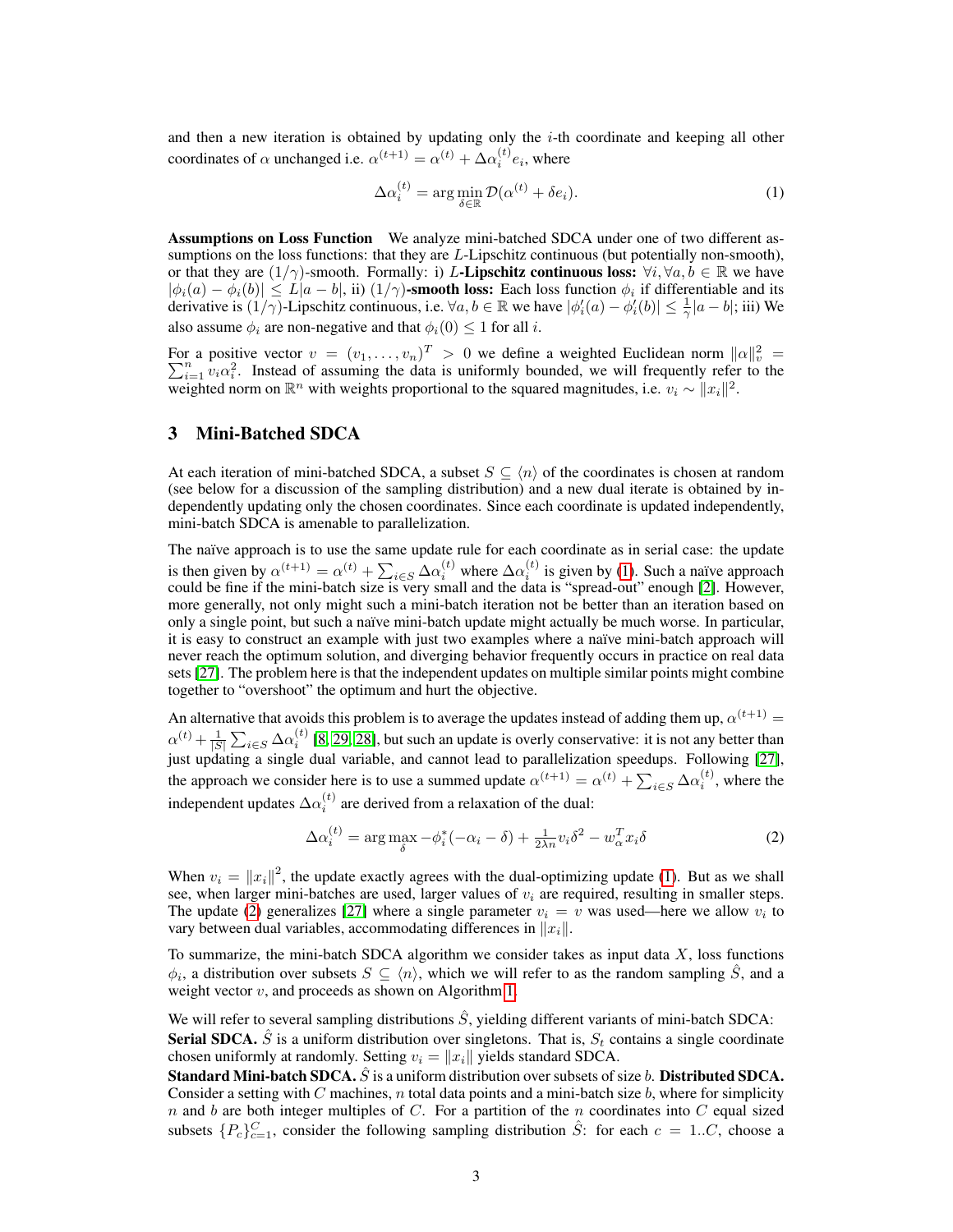Algorithm 1 mSDCA: minibatch Stochastic Dual Coordinate Ascent

1: **Input:**  $X, y, \hat{S}, v$ 2: set  $\alpha^{(0)} = \mathbf{0} \in \mathbb{R}^n$ 3: for  $t = 0, 1, 2, \ldots$  do 4: choose  $S_t$  according the distribution  $\hat{S}$ 5: set  $\alpha^{(t+1)} = \alpha^{(t)}$ ;  $w_{\alpha} = \frac{1}{\lambda n} X^{T} \alpha^{(t)}$ 6: for  $i \in S_t$  in parallel do 7:  $\Delta \alpha_i^{(t)} = \arg \max_{\delta} -\phi_i^*(-\alpha_i - \delta) - \frac{1}{2\lambda n}v_i\delta^2 - w_\alpha^T x_i\delta$ 8:  $\alpha_i^{(t+1)} = \alpha_i^{(t)} + \Delta \alpha_i^{(t)}$ 9: end for 10: end for

subset  $S^c \subset P_c$  uniformly and independently at random among all such subsets of size  $b/C$ , and then take their union. We refer to such a sample as a  $(C, b)$ -distributed sampling. Such a sampling is suitable in a distributed environment when  $n$  samples are equally partitioned over  $C$  computational nodes in a cluster [19, 16]. When  $C = 1$  we obtain the Standard Mini-batch sampling.

The main question we now need to address is what weights  $v_i$  are suitable for use with each of the above sampling schemes, and what optimization guarantee to they yield. To answer this question, in the next Section we will introduce the notion of Expected Separable Overapproximations.

#### 4 Expected Separable Overapproximation

In this Section we will make use of the Expected Separable Overapproximation (ESO) theory introduced in [20] and further extended e.g. in [16, 19, 18].

#### 4.1 Motivation

Consider the *t*-th iteration of mini-batch SDCA. Our current iterate is  $\alpha^{(t)}$  and we have chosen a set  $S_t$  of coordinates which we will update in current iteration. We need to compute the updates to those coordinates, i.e.  $\forall i \in S_t$  we need to compute  $\Delta \alpha_i^{(t)}$ . Maybe the natural way how to define the updates would be to define them such that  $D(\alpha^{(t+1)})$  is as large as possible, i.e. that we maximize  $D(\alpha^{(t)} + \sum_{i \in S_t} \Delta \alpha_i^{(t)} e_i)$ . However, this e.g. for hinge loss would lead to a QP, hence the computation cost would be substantial. The main disadvantage of this approach is the fact that the updates for different coordinates are dependent on each other, i.e. the value of  $\Delta \alpha_i^{(t)}$  depends on all coordinates in  $S_t$ . This make it hard to parallelize. Considering the fact that  $S_t$  is a random set, maybe one would like to define the updates so that the updates doesn't depend on current choice of  $S_t$  and that they maximize the expected value of D at next iteration. In this case we are facing following maximization problem

$$
\max_{t \in \mathbb{R}^n} \mathbb{E}[D(\alpha^{(t)} + t_{[S_t]})],\tag{3}
$$

where  $t_{[S_t]}$  is a masking operator setting all coordinates of t which are not in set  $S_t$  to zero, i.e.  $(t_{[S_t]})_i = t_i$  if  $i \in S_t$  and  $(t_{[S_t]})_i = 0$  otherwise. The expectation in (3) is considered over the distribution  $\hat{S}$ . After we get the optimal solution  $t^*$  of (3) we can define  $\Delta \alpha_i^{(t)} = t_i^*$  for all  $i \in S_t$ . Therefore  $\alpha^{(t+1)} = \alpha^{(t)} + \sum_{i \in S_t} \Delta \alpha_i^{(t)} = \alpha^{(t)} + t_{[S_t]}^*$ . However, now the problem (3) is even more complicated. The remedy is to replace  $\mathbb{E}[D(\alpha^{(t)} + t_{[S_t]})]$  by its separable lowerbound. Then due to the fact that it will be separable, the update for any coordinate  $i$  will be independent on the other coordinates in  $S_t$  and moreover, the updates will be obtained by solving 1D problem.

#### 4.2 Lower-bound

Let us first state the definition of ESO.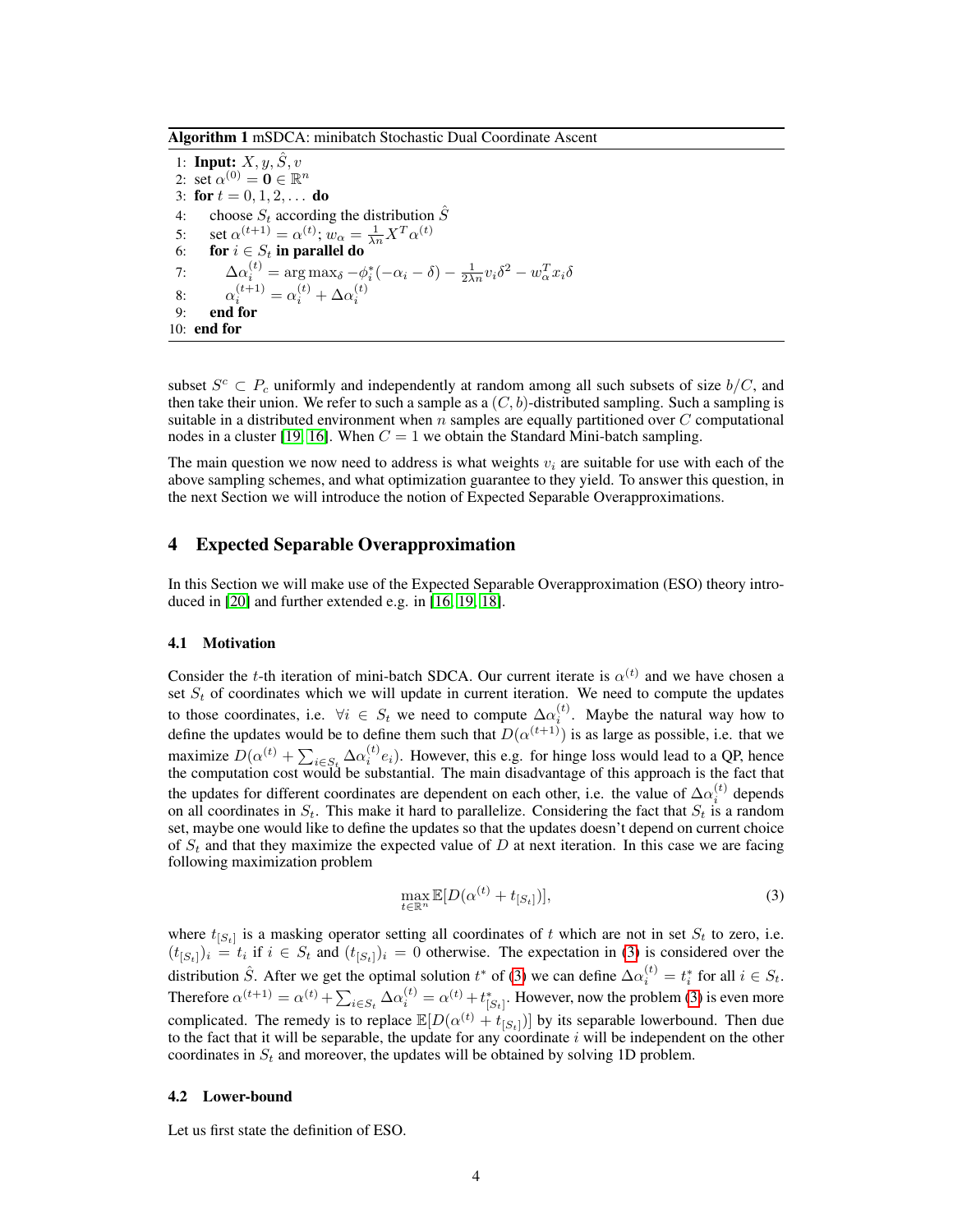**Definition 1** (Expected Separable Overapproximation [20]). Assume that sampling  $\hat{S}$  has uniform marginals. Then we say that function f admits v-ESO with respect to the sampling  $\hat{S}$  if  $\forall x, t \in \mathbb{R}^n$ we have

$$
\mathbb{E}[f(\alpha+t_{\left[\hat{S}\right]})] \le f(\alpha) + \frac{\mathbb{E}[\left|\hat{S}\right|]}{n}(\langle\nabla f(\alpha),t\rangle + \frac{1}{2}\|t\|_{v}^{2}).\tag{4}
$$

Let us now just assume that we can find such a vector v such that (4) holds (we show how to find v in Section 4.3) and we now show how to derive the lowerbound of  $\mathbb{E}[D(\alpha^{(t)} + t_{[S_t]})]$ . If we write (4) for a particular choice of f, namely for  $f(\alpha) = \frac{\ln 1}{\lambda n} X^T \alpha \|^2$  we obtain

$$
\mathbb{E}[\|\frac{1}{\lambda n}X^T(\alpha+t_{[\hat{S}]})\|_2^2] \stackrel{(4)}{\leq} \|w_\alpha\|^2 + \frac{\mathbb{E}[\hat{S}]}{n} (\|\frac{1}{\lambda n}t\|_v^2 + \frac{2}{\lambda n}t^T X w_\alpha). \tag{5}
$$

Now we can derive the expected lowerbound of  $D$  as follows

$$
\mathbb{E}[\mathcal{D}(\alpha+t_{[\hat{S}]})] \stackrel{\text{(D)}}{=} \mathbb{E}[-\frac{1}{n}\sum_{i=1}^{n}\phi_i^*(-(\alpha+t_{[\hat{S}]})_i)] - \mathbb{E}[\frac{\lambda}{2}||\frac{1}{\lambda n}X^T(\alpha+t_{[\hat{S}]})||_2^2] \n\geq -\frac{\lambda}{2}||w_{\alpha}||^2 - \frac{\mathbb{E}[\hat{S}||}{n}\frac{1}{n}\sum_{i=1}^{n}\phi_i^*(-\alpha_i-t_i) - (1-\frac{\mathbb{E}[\hat{S}||}{n})\frac{1}{n}\sum_{i=1}^{n}\phi_i^*(-\alpha_i) \n- \frac{\mathbb{E}[\hat{S}||}{n}\frac{\lambda}{2}(||\frac{1}{\lambda n}t||_v^2 + \frac{2}{\lambda n}t^TXw_{\alpha}),
$$
\n(6)

where in the first inequality for the first part we have used the fact that the function is separable (see Theorem 4 in [20]). If we define

$$
\mathcal{H}(t,\alpha) := -\frac{1}{n} \sum_{i=1}^{n} \phi_i^* \left( -(\alpha_i + t_i) \right) - \frac{\lambda}{2} \| w_\alpha \|^2 - \frac{\lambda}{2} \| \frac{1}{\lambda n} t \|_v^2 - \frac{1}{n} t^T X w_\alpha, \tag{7}
$$

then it is easy to see that we can find a separable (in t) expected lower approximation of  $D$ , i.e. it holds  $\forall \alpha, t \in \mathbb{R}^n$  that  $\mathbb{E}[\mathcal{D}(\alpha+t_{[\hat{S}]})] \overset{(6)}{\geq} \frac{b}{n}\mathcal{H}(t, \alpha) + \left(1 - \frac{b}{n}\right)\mathcal{D}(\alpha)$ , where  $b := \mathbb{E}[|\hat{S}|]$  is the average number of mini-batch. Now let us note again that it is very hard to maximize  $\mathbb{E}\left[\mathcal{D}\left(\alpha+t_{[\hat{S}]}\right)\right]$  in t, but maximize of  $\mathcal{H}(t, \alpha)$  in t is very simple, because this function is simple and separable in t. It is also easy to verify that the steps in Algorithm 1 are maximizing  $H$ .

#### 4.3 Computing ESO Parameter

In previous Section we have shown that using ESO we can find a separable lowerbound of  $\mathbb{E}[\mathcal{D}(\alpha +$  $t_{\left[\hat{S}\right]}$ ]. However, we haven't explained how the ESO parameter (vector v) can be obtained.

In this Section we present some of the results obtained in literature [20, 6, 16, 5] for formulas for computing vector  $v$  for samplings described in Section 3. Let us mention that all formulas are data dependent. Some of them involves the spectral radius of following matrix  $D^{-\frac{1}{2}}XX^T D^{-\frac{1}{2}}$ , where  $D = \text{diag}(XX^T)$  which we will denote by  $\sigma^2$ , hence  $\sigma^2 := \max_{\alpha \in \mathbb{R}^n : ||\alpha|| = 1} \frac{1}{n} ||X^T D^{-\frac{1}{2}} \alpha||^2$ . Note that this can be in practise impossible to compute (we can estimate is using e.g. power method) or we can use an upper-bound (derived in Lemma 5.4 [5]) by  $\omega = \max_{i \in \langle n \rangle}$  $\frac{1}{n}$  $\sum_{j=1}^d ||x_i||_0 (x_i^T e_j)^2$  $\frac{\sum_{j=1}^{d} ||x_i||_0(x_i, c_j)}{\sum_{j=1}^{d} (x_i^T e_j)^2}$ , where

by  $||x_i||_0$  we have denoted a number of non-zero elements of *i*-th data point.

**Serial SDCA.** In this simplest case we can define  $v_i = ||x_i||^2$ .

**Standard Mini-batch SDCA.** In standard mini-batch we can choose  $v_i = (1 + \frac{(b-1)(n\sigma^2 - 1)}{\max\{1, n-1\}})||x_i||^2$ . If the data matrix X is sparse, we can define  $v_i = \sum_{j=1}^d (x_i^T e_j)^2 (1 + \frac{(b-1)(||x_i||_0 - 1)}{n-1})$ . **Distributed SDCA.** In distributed case we can choose  $v_i = \frac{b}{b-C} \left(1 + \frac{(b-C)(n\sigma^2 - 1)}{\max\{C, n-C\}}\right) ||x_i||^2$ , provided that  $b \ge 2C$  and  $v_i = (1 + b\sigma^2) ||x_i||^2$  if  $b = C$ . A simple upper-bound valid for any b can be derived as follows  $v_i = 2(1 + b\sigma^2) ||x_i||^2$ .

#### 5 Convergence Guarantees

We are now ready to present optimization guarantees for Algorithm 1 based on the ESO parameters studied in the previous Section. These theorems extends the serial case of [23] to mini-batch setting. The Theorems are based on weights v are chosen such that  $f(\alpha) = \frac{\ln|\ln X^T \alpha||^2}{\lambda n}$  admits v-ESO for a sampling  $\hat{S}$  used in the Algorithm 1. Proofs are provided in the supplemental material.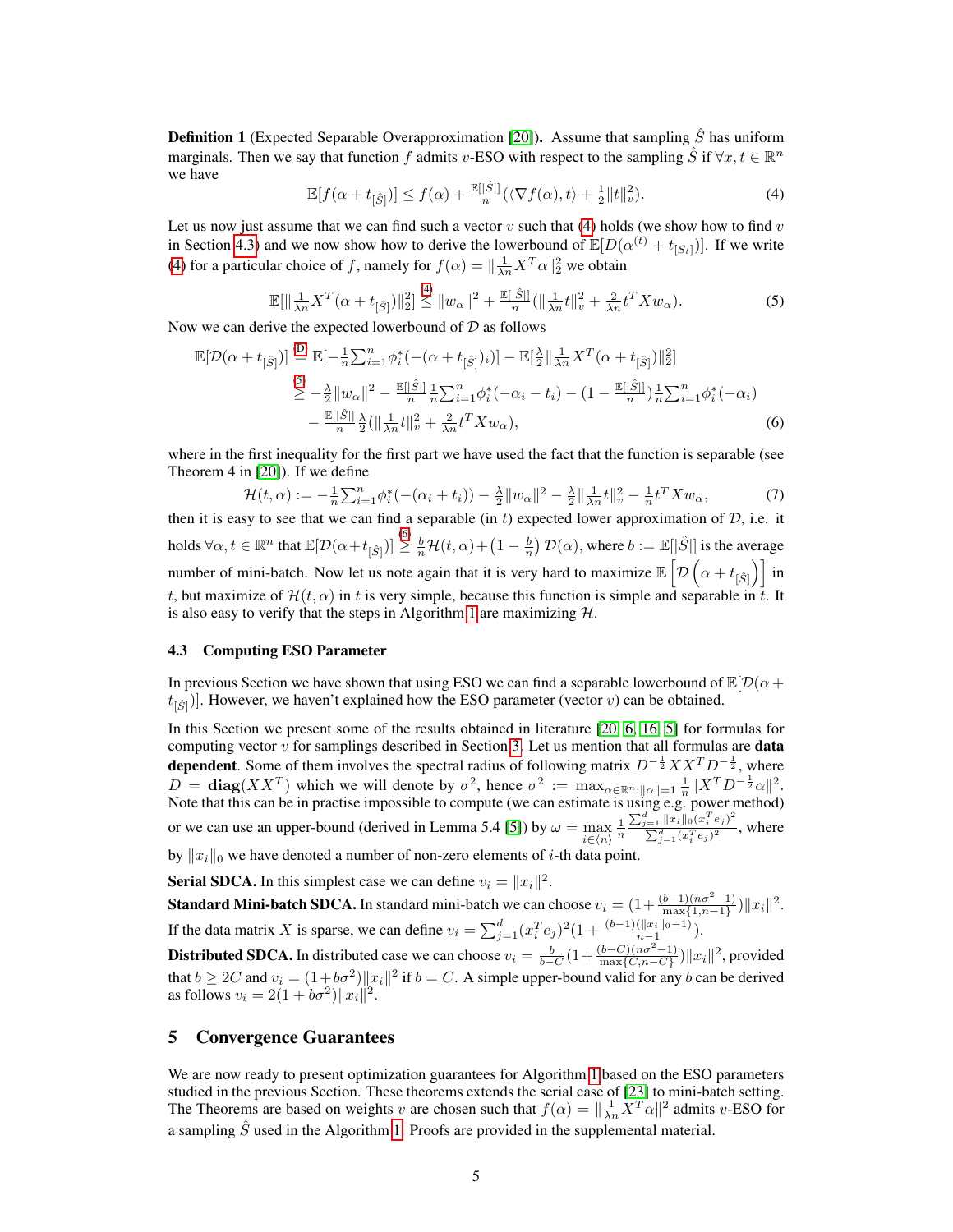**Theorem 2** ( $(1/\gamma)$ -Smooth Loss). *If the losses are*  $(1/\gamma)$ -*smooth and*  $f(\alpha) = \frac{1}{\lambda n} X^T \alpha \|^2$  *admits v*-ESO for the sampling  $\hat{S}$ , then for a desired duality gap  $\epsilon_{\mathcal{G}} > 0$ , using Algorithm 1, if we choose

$$
T \ge \frac{\|v\|_{\infty}}{b} \left(\frac{1}{\lambda \gamma} + \frac{n}{\|v\|_{\infty}}\right) \log\left(\frac{\|v\|_{\infty}}{b} \left(\frac{1}{\lambda \gamma} + \frac{n}{\|v\|_{\infty}}\right) \frac{1}{\epsilon_{\mathcal{G}}}\right) \tag{8}
$$

*we have that*  $\mathbb{E}[\mathcal{P}(w_T) - \mathcal{D}(\alpha_T)] \le \epsilon_{\mathcal{G}}$ . *To obtain*  $\mathbb{E}[\mathcal{P}(\bar{w}) - \mathcal{D}(\bar{\alpha})] \le \epsilon_{\mathcal{G}}$ , *it is sufficient to choose*  $T_0 \geq \frac{\|v\|_{\infty}}{b}(\frac{1}{\lambda\gamma}+\frac{n}{\|v\|_{\infty}})\log(\frac{\|v\|_{\infty}}{b}(\frac{1}{\lambda\gamma}+\frac{n}{\|v\|_{\infty}})\frac{1}{(T-T_0)\epsilon_{\mathcal{G}}}),$  where

$$
\bar{\alpha} = \frac{1}{T - T_0} \sum_{t = T_0 + 1}^{T - 1} \alpha^{(t)}.
$$
\n(9)

*Moreover, if*  $\tilde{T} \geq \frac{\|v\|_{\infty} + \lambda n \gamma}{b \lambda \gamma} \log(\frac{\|v\|_{\infty} + \lambda n \gamma}{b \lambda \gamma} \frac{1}{\epsilon_{\mathcal{G}} \rho})$  then  $\mathbb{P}(\mathcal{P}(w_{\tilde{T}}) - \mathcal{D}(\alpha_{\tilde{T}}) \leq \epsilon_{\mathcal{G}}) \geq 1 - \rho$ .

**Theorem 3** (*L*-Lipschitz Continuous Loss). *If the losses are L-Lipschitz and*  $f(\alpha) = \|\frac{1}{\lambda n}X^T\alpha\|^2$ admits v-ESO for the sampling  $\hat{S}$ , then for a desired duality gap  $\epsilon_\mathcal{G}>0$ , using Algorithm 1, denoting  $G = 4L^2 \frac{\sum_{i=1}^{n} v_i}{n}$ , if we choose

$$
T_0 \ge t_0 + \frac{1}{b} \left( \frac{4G}{\lambda \epsilon_{\mathcal{G}}} - 2n \right)_+, \qquad T \ge T_0 + \max\{ \lceil \frac{n}{b} \rceil, \frac{1}{b} \frac{G}{\lambda \epsilon_{\mathcal{G}}}\}, \qquad (10)
$$

$$
t_0 \ge \max(0, \lceil \frac{n}{b} \log(2\lambda n \epsilon_D^{(0)}/G) \rceil),\tag{11}
$$

*we have that*  $\mathbb{E}[\mathcal{P}(\bar{w})-\mathcal{D}(\bar{\alpha})] \leq \epsilon_{\mathcal{G}}$ , *where*  $\bar{\alpha}$  *is defined in* (9) *Moreover, when*  $t \geq T_0$ *, we have dual*  $sub\text{-}optimality bound \mathbb{E}[\mathcal{D}(\alpha^*) - \mathcal{D}(\alpha^{(t)})] \leq \frac{1}{2}\epsilon_{\mathcal{G}}.$ 

#### 6 Guarantees and Speedups for Specific Sampling Distributions

Theorems 3 and 2 are stated in terms of ESO parameter  $v$ . Let us now consider the specific sampling distribution of interest. Assume for simplicity  $||x_i|| \leq 1$ , and define

$$
\beta_{\rm srl} = 1 \qquad \beta_{\rm std} = 1 + \frac{(b-1)(n\sigma^2 - 1)}{\max\{1, n-1\}} \qquad \beta_{\rm dist} = \frac{b}{b-C} \left(1 + \frac{(b-C)(n\sigma^2 - 1)}{\max\{C, n-C\}}\right) \tag{12}
$$

for the serial, standard and distributed sampling schemes respectively, with overall mini-batch size b and distribution over C machines. Using the weights  $v_i = \beta$ , we then have the following obtain the following iteration complexities:

 $(1/\gamma)$ -Smooth Loss. In this case (8) in Theorem 2 becomes  $T \ge \frac{\beta}{b}(\frac{1}{\lambda\gamma} + \frac{n}{\beta})\log(\frac{\beta}{b}(\frac{1}{\lambda\gamma} + \frac{n}{\beta})\frac{1}{\epsilon\varrho})$ . and hence the iteration complexity is (ignoring logarithmic terms):  $\tilde{\mathcal{O}}\left(\frac{n}{b} + \frac{\beta}{b} \frac{1}{\lambda \gamma}\right)$ .

 $L$ -Lipschitz Continuous Loss. Combining equations (10) and (11), and again ignoring logarithmic factors, we get an iteration complexity of:

$$
\tilde{\mathcal{O}}\left(\frac{n}{b} + \frac{\beta}{b} \frac{L^2}{\lambda \epsilon_{\mathcal{G}}}\right). \tag{13}
$$

Plugging in  $\beta_{std}$  into (13) recovers the previous analysis of Lipschitz loss with standard sampling.

Both the Lipschitz and smooth cases involve two terms: the first term,  $\frac{n}{b}$ , always displays a linear improvement as we increase the mini-batch size. However, in the second term, we also have a dependence on the data-dependent  $1 \leq \beta \leq b$ , which depends on the mini-batch size b. We will have a linear improvement in the second term, i.e. potential for linear speedup, as long as  $\beta = O(1)$ . For standard sampling we have that  $\beta \approx 1 + b\sigma^2$ , and so we obtain linear speedups as long as  $b = O(1/\sigma^2)$ , as discussed in (13). We can now also quantify the effect of distributed sampling and see that it is quite negligible and yields almost the same speedups and the same maximum allows mini-batch size as with standard sampling. Note that typically we will have  $C \ll b$ , as we would like to process multiple example on each machine—otherwise communication costs would overwhelm computational costs [26]. The analysis supports this choice as well as the extreme choice  $C = b$ .

Focusing on the smooth loss, it is possible to obtain a linear reduction in the iteration complexity √ (corresponding to linear speedups) for SGD with mini-batch size of up to  $\mathcal{O}(\sqrt{n})$  without any datadependent assumption, that is regardless of the value of  $\beta$  [4, 1, 3]. Is this possible also with SDCA? Indeed, even if we don't account for the data dependent quantity  $\beta$ , since we always have  $\beta \leq b$ ,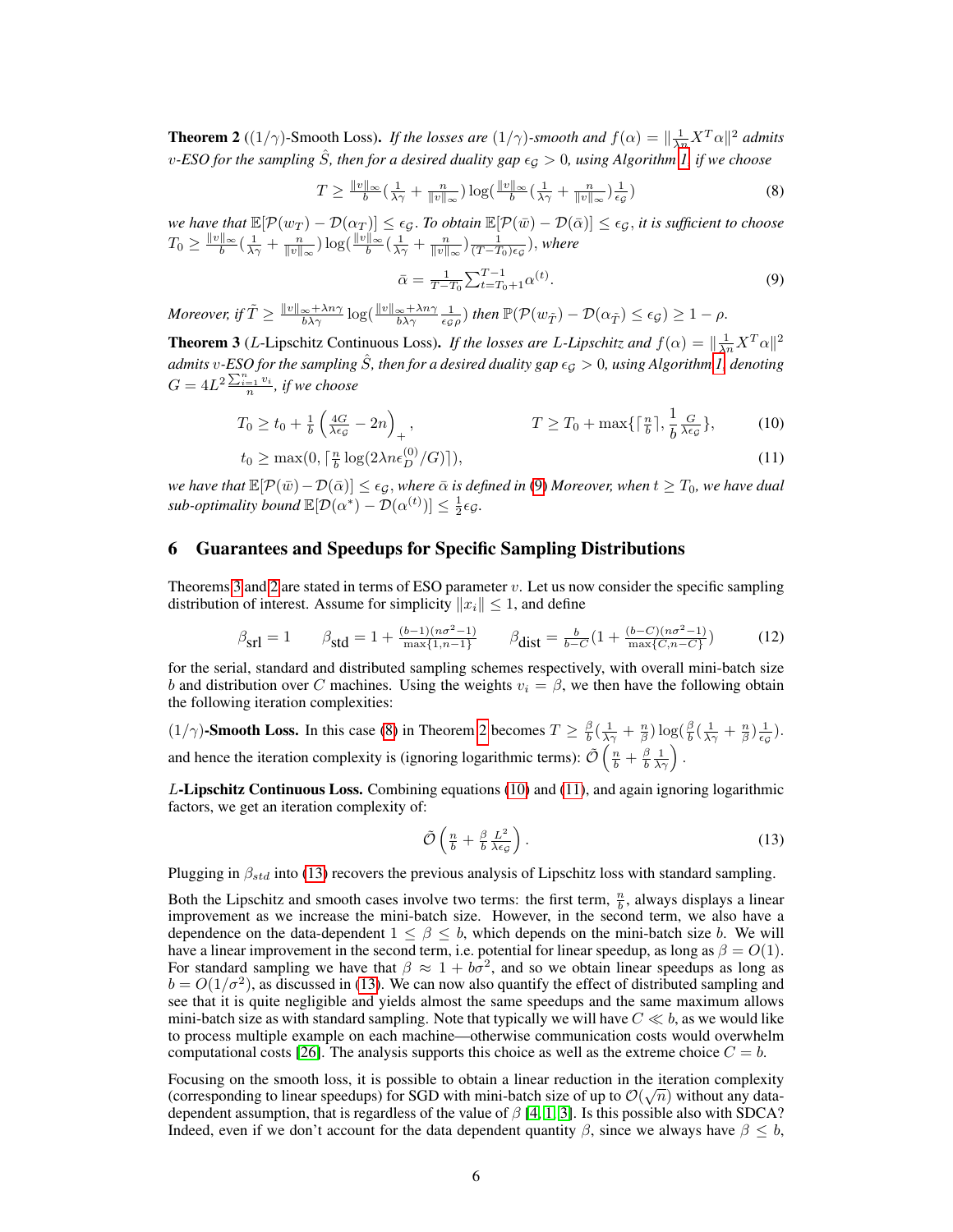then the iteration complexity of SDCA for mini-batch SDCA with smooth loss is:  $\mathcal{O}(1/(\lambda \gamma) +$  $n/b$ ) log( $1/\epsilon$ )) a larger mini-batch scales the second term (unconditional on any data dependence), and as long as it is the dominant term, we get linear speedups. Now, to get the min-max learning guarantee, we need to set  $\lambda = \Theta(1/\sqrt{n})$  (see [24]). Plugging this in, we see that we get linear speedups up to a mini-batch of size  $\mathcal{O}(\gamma\sqrt{n})$ . Unsurprising, this is the same as the mini-batch SGD guarantee. Now, if we do take data-dependence into account, we have  $\beta = \mathcal{O}(1 + b\sigma^2)$  (where  $\sigma^2$ is as I defined it above, ie normalized by *n*). As long as  $b < 1/\sigma^2$ , we get linear speedps even if the  $1/\lambda$  term is dominant, i.e. regardless of the scaling of lambda relative to n. This is good, because in practice, and especially when the expected error is low, the best lambda is often closer to  $1/n$  and not  $1/\sqrt{n}$ . Returning to the worst-case rate and  $\lambda = 1/\sqrt{m}$ : we now have an allowed mini-batch size of up to  $b = \mathcal{O}(\gamma \sqrt{n}/\sigma^2)$  while still getting linear scaling. That is, we can combined the benefits of of up to  $b = U(\gamma \sqrt{n}/\sigma^2)$  while suff getting linear scaling. That is, we can combined the benefits of both smoothness, where we can scale the mini-batch size by  $\sqrt{n}$ , and the data dependence, to get an additional scaling by  $1/\sigma^2$ .

# 7 Comparison with CoCoA+

CoCoA+ [14] is a recently presented framework and analysis for distributed optimization of the dual (D): Data (and hence dual variables) are partitioned among  $C$  machines (as in our distributed sampling), defining  $C$  subproblems, one for each machine. At each iteration, the set of dual variables of each of the C machines are updated independently, and then communicated and aggregated across machines. Different local updates can be used, and the CoCoA+ analysis depends on how well the update improves the local subproblem. Here we will consider using local SDCA updates in conjunction with CoCoA+: at each iteration, on each of the C machines,  $b/C$  dual variables are selected (as in our distributed sampling), and  $H$  iterations of SDCA are performed sequentially on these  $b/C$  points (in parallel on each of the C machines, and while considering all other dual variables, including all variables on other machines, as fixed).

We will consider for simplicity 1-smooth loss functions and compare the CoCoA+ guarantees on the number of required iterations [14] to the SDCA gurantees we present here, noting also the differences in the amount of computation per iterations. In all our comparisons, the required communication in each iteration of SDCA and CoCoA+ is identical and amounts to a single distributed averaging of vectors in  $\mathbb{R}^d$ .

**Setting**  $b = C$  and  $H = 1$ , we exactly recover mini-batch SDCA with a minibatch of size b, and so we would expect the CoCoA+ analysis to yield the same guarantee. However, our guarantee on the number of required iterations in this case is (ignoring log factors)  $\tilde{O}\left(\frac{n}{b} + \frac{1}{b\lambda} + \frac{\sigma^2}{\lambda}\right)$  $\left(\frac{\sigma^2}{\lambda}\right)$ compared to the CoCoA+ guarantee (ignoring log factors):  $\tilde{O}\left(\frac{n}{b} + \frac{n\tilde{\sigma}^2}{b\lambda} + \frac{1}{\lambda} + \frac{\tilde{\sigma}^2}{\lambda^2}\right)$  $\left(\frac{\tilde{\sigma}^2}{\lambda^2}\right)$ , where  $\tilde{\sigma}^2 =$  $\max_c \max_{\alpha: \sum_{i \in \mathcal{P}_c} ||\alpha_i x_i||^2 = 1} \left( \frac{C}{n} \|\sum_{i \in \mathcal{P}_c} \alpha_i x_i\|\right) \ge \sigma^2 \ge 1/n$ . Our guarantee therefore dominates that of CoCoA+: the second term is worse by a factor of  $n\tilde{\sigma}^2 > 1$ , the third by a factor of  $1/\sigma^2 < 1$ and the fourth term in the CoCoA+ bound, can be particularly bad when  $\lambda$  is small (e.g. when  $\lambda \propto 1/n$ ).

**Setting**  $b > C$  and  $H = b/C$ , both minibatch SDCA and CoCoA+ perform the same number of SDCA updates (same amount of computation) at each iteration, but while minibatch SDCA's updates are entirely independent, each group of  $H$  CoCoA+ updates (the  $H$  updates on the same machine) are performed sequentially. We would therefore expect  $CoCoA+$ 's updates to be better, and therefore require less iterations. Unfortunately, the CoCoA+ analysis does not show this.

To see the deficiency in the CoCoA+ analysis at another extreme, consider the case where  $b =$  $n, 1 < C < n$  and  $H \rightarrow \infty$ . In this case, each iteration of mini-batch SDCA is actually a full batch of parallel updates (updating each coordinate independently), while for CoCoA+ this corresponds to fully optimizing each group of  $n/C$  dual variables using many SDCA updates (and thus much more computation). Still, the CoCoA+ iteration bound here would be  $\tilde{O}\left(1+\frac{\sigma'\tilde{\sigma}^2}{\lambda}\right)$  $\left(\frac{\tilde{\sigma}^2}{\lambda}\right)$ , where  $\sigma' = \max_{\alpha} \frac{1}{C}$  $\frac{\|X^T \alpha\|}{\sum_{e} \|\sum_{i \in \mathcal{P}_e} x_i \alpha_i\|}$  and so  $\sigma' \tilde{\sigma}^2 \ge \sigma^2$ , compared to the better mini-batch SDCA bound  $\tilde{O}\left(1+\frac{\sigma^2}{\lambda}\right)$  $\frac{\sigma^2}{\lambda}$ .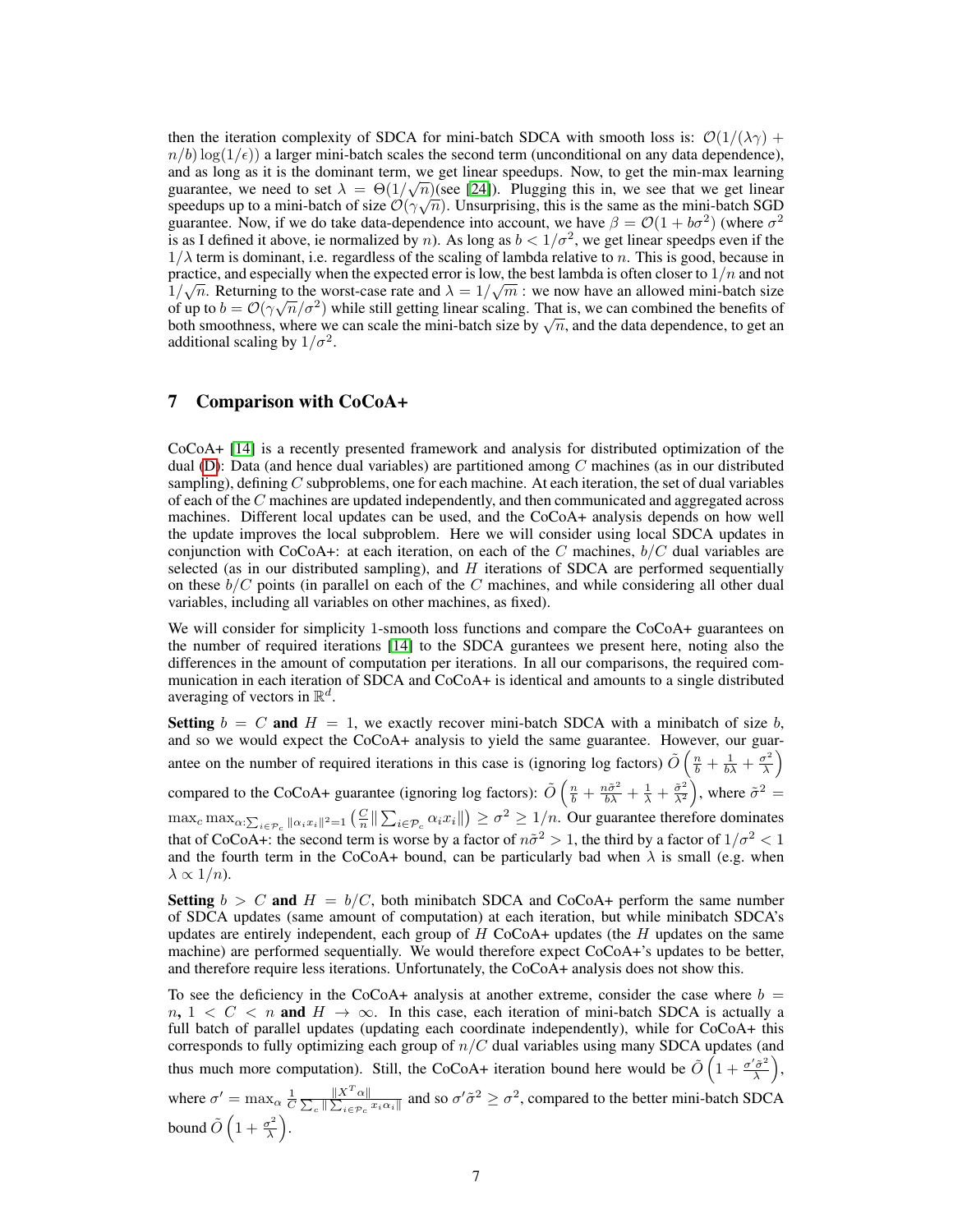

Table 1: Basic characteristics of datasets; obtained from libsum collection [12].<br>name  $\parallel$  # train. samples  $\parallel$  # test samples  $\parallel$  # features  $\parallel$  Sparsity

Figure 1: TOP ROW: Number of iterations needed to get an approximate solution is almost the same for standard SDCA and distributed SDCA for  $C \in \{1, 2, 4, 8, 16\}$ . BOTTOM ROW: Comparison of mSDCA and CoCoA+ when solving the SVM dual problem on  $C = 4$  computers (left) and  $C = 16$  computers (right).

And so, even though CoCoA+ with SDCA updates should be a more powerful algorithm, its analysis [14] fails to show benefits over the simpler mini-batch SDCA, and out analysis here of mini-batch SDCA even dominates the CoCoA+ analysis. The reason for this is that CoCoA+ aims to be a more general framework capable of including arbitrary local solvers. Hence, necessarily, the analysis must be more conservative.

# 8 Numerical Experiments

In this Section we show that the cost of distribution is negligible (in terms of # iterations) when compared to standard mSDCA. We also show that if  $b \gg 1$ , then CoCoA+ is faster than mSDCA in practice. We have run experiments on 4 datasets (see Table 1). Note that most of the datasets are sparse (e.g, news20: an average tsample depends on 385 features out of 1.3M).

Standard vs. Distributed SDCA. Figure 1 (top row) compares standard and distributed SDCA. Recall that distributed sampling with  $\tilde{C} = 1$  and standard mini-batch sampling coincide. On the xaxis is the parameter b and on the y-axis we plot how much more data-accesses we have to as b or  $C$ grow, to get achieve the same accuracy. We see that the lines are almost identical for various choices of  $C$ , which implies that the cost of using distributed mSDCA does not affect the number of iterations significantly. This is also supported by the theory (notice that in (12) we have  $\beta_{dist}/\beta_{std} \approx 1$ ). Also note that, for news20 for instance, increasing  $b$  to  $10^4$  implies that the number of data-accesses (epochs) will increase by a factor of 11, which implies that # iterations will decrease almost by 1,000 for  $b = 10^4$  when compared with  $b = 1$ .

mSDCA vs. CoCoA+. In Figure 1 (bottom row) we compare the mSDCA with CoCoA+ with SDCA as a local solver. We plot the duality gap as a function of epochs (if communication is negligible then the main cost is in computation) or iterations (if the communication cost is significant than this is the correct measure of performance). As the results suggest, is the communication cost it negligible then the mSDCA with small  $b$  is the best (as expected), however, if communications cost is significant, then  $CoCoA+$  with large values of  $H$  significantly outperforms mSDCA.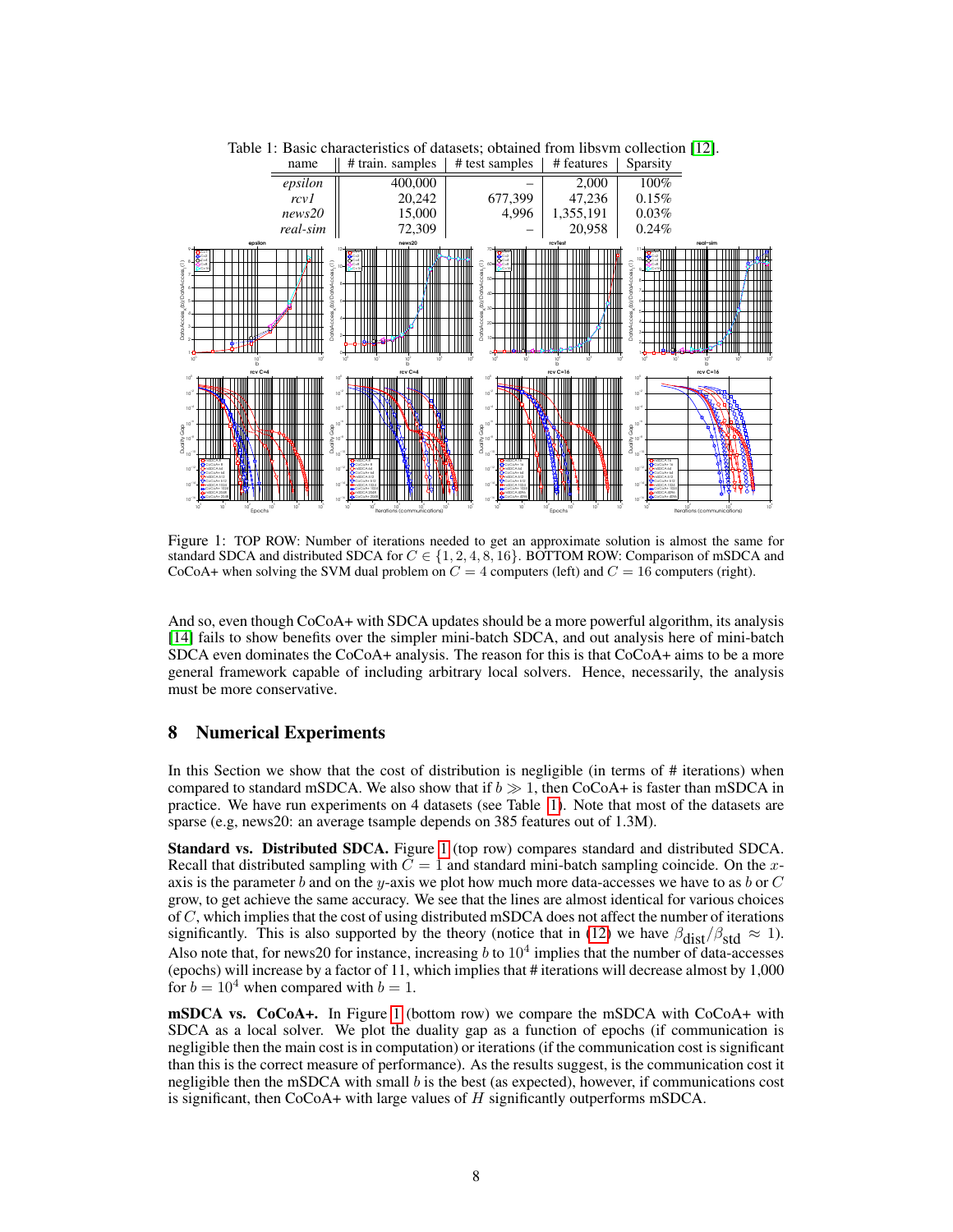# **References**

- [1] Alekh Agarwal and John C Duchi. Distributed delayed stochastic optimization. In *Advances in Neural Information Processing Systems*, pages 873–881, 2011.
- [2] Joseph K. Bradley, Aapo Kyrola, Danny Bickson, and Carlos Guestrin. Parallel coordinate descent for l1-regularized loss minimization. *ICML*, 2011.
- [3] Andrew Cotter, Ohad Shamir, Nati Srebro, and Karthik Sridharan. Better mini-batch algorithms via accelerated gradient methods. In *NIPS*, pages 1647–1655, 2011.
- [4] Ofer Dekel, Ran Gilad-Bachrach, Ohad Shamir, and Lin Xiao. Optimal distributed online prediction using mini-batches. *The Journal of Machine Learning Research*, 13(1):165–202, 2012.
- [5] Olivier Fercoq, Zheng Qu, Peter Richtárik, and Martin Takáč. Fast distributed coordinate descent for non-strongly convex losses. *arXiv:1405.5300*, 2014.
- [6] Olivier Fercoq and Peter Richtárik. Accelerated, parallel and proximal coordinate descent. *arXiv:1312.5799*, 2013.
- [7] C-J. Hsieh, K-W. Chang, C-J. Lin, S.S. Keerthi, and S. Sundarajan. A dual coordinate descent method for large-scale linear svm. In *ICML*, 2008.
- [8] Martin Jaggi, Virginia Smith, Martin Takac, Jonathan Terhorst, Sanjay Krishnan, Thomas Hof- ´ mann, and Michael I Jordan. Communication-efficient distributed dual coordinate ascent. In *NIPS*, 2014.
- [9] Rie Johnson and Tong Zhang. Accelerating stochastic gradient descent using predictive variance reduction. *NIPS*, pages 315–323, 2013.
- [10] Jakub Konečný, Jie Liu, Peter Richtárik, and Martin Takáč. mS2GD: Mini-batch semistochastic gradient descent in the proximal setting. *arXiv:1410.4744*, 2014.
- [11] Jakub Konečný and Peter Richtárik. Semi-stochastic gradient descent methods. *arXiv:1312.1666*, 2013.
- [12] Libsvm. *Datasets*. http://www.csie.ntu.edu.tw/<sup>∼</sup>cjlin/ libsvmtools/datasets/binary.html.
- [13] Zhaosong Lu and Lin Xiao. On the complexity analysis of randomized block-coordinate descent methods. *arXiv preprint arXiv:1305.4723*, 2013.
- [14] Chenxin Ma, Virginia Smith, Martin Jaggi, Michael I Jordan, Peter Richtarik, and Mar- ´ tin Takáč. Adding vs. averaging in distributed primal-dual optimization. *arXiv preprint arXiv:1502.03508*, 2015.
- [15] Julien Mairal. Incremental majorization-minimization optimization with application to largescale machine learning. *arXiv:1402.4419*, 2014.
- [16] Jakub Mareček, Peter Richtárik, and Martin Takáč. Distributed block coordinate descent for minimizing partially separable functions. *arXiv:1406.0238*, 2014.
- [17] Atsushi Nitanda. Stochastic proximal gradient descent with acceleration techniques. In *Advances in Neural Information Processing Systems*, pages 1574–1582, 2014.
- [18] Zheng Qu and Peter Richtárik. Coordinate descent with arbitrary sampling I: Algorithms and complexity. *arXiv preprint arXiv:1412.8060*, 2014.
- [19] Peter Richtárik and Martin Takáč. Distributed coordinate descent method for learning with big data. *arXiv:1310.2059*, 2013.
- [20] Peter Richtárik and Martin Takáč. Parallel coordinate descent methods for big data optimization. *arXiv:1212.0873*, 2012.
- [21] Peter Richtárik and Martin Takáč. Iteration complexity of randomized block-coordinate descent methods for minimizing a composite function. *Mathematical Programming*, 2013.
- [22] Mark Schmidt, Nicolas Le Roux, and Francis Bach. Minimizing finite sums with the stochastic average gradient. *arXiv:1309.2388*, 2013.
- [23] S. Shalev-Shwartz and T. Zhang. Stochastic dual coordinate ascent methods for regularized loss minimization. *ArXiv:1209.1873*, 2012.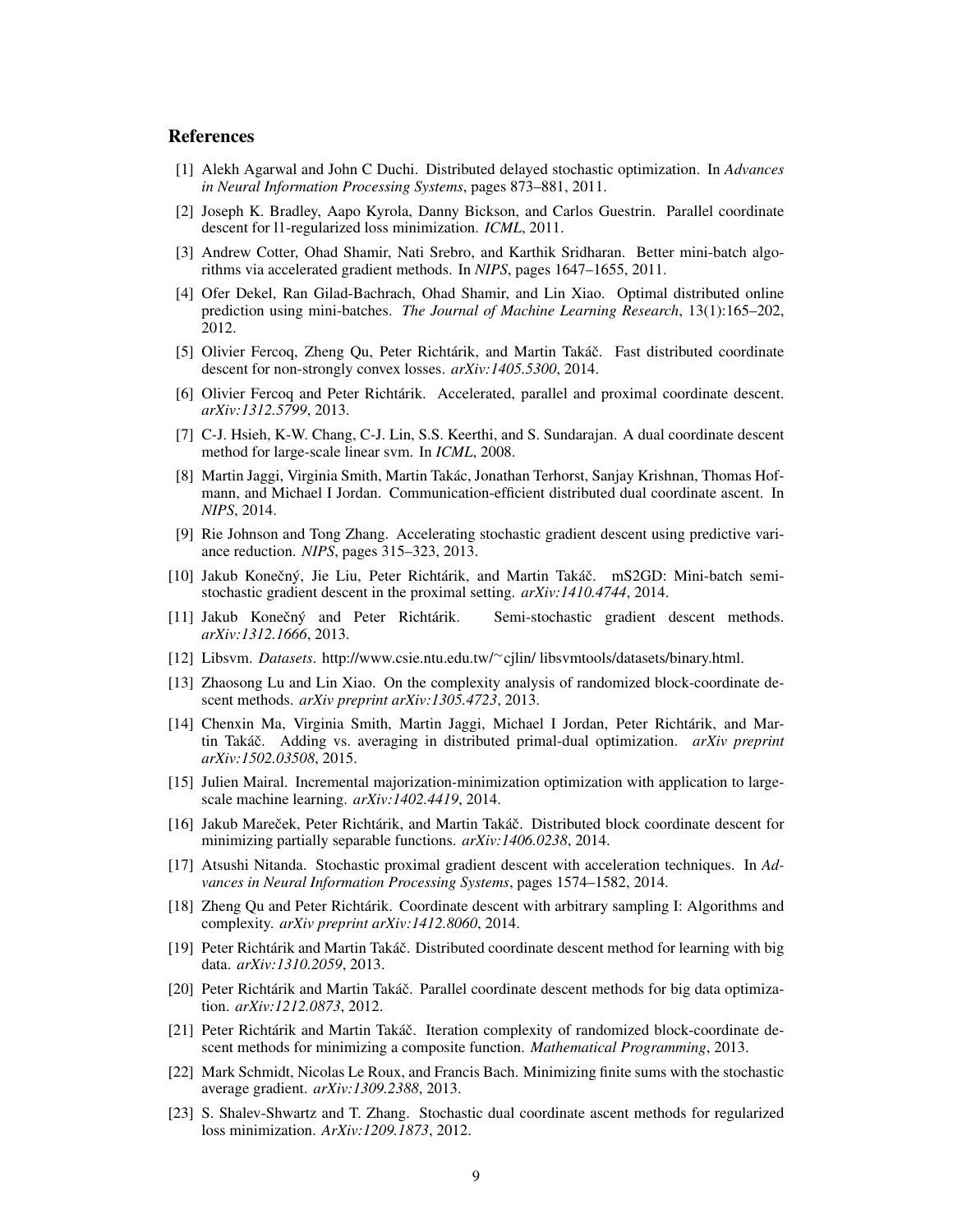- [24] Shai Shalev-Shwartz and Nathan Srebro. SVM optimization: inverse dependence on training set size. In *Proceedings of the 25th international conference on Machine learning*, pages 928– 935. ACM, 2008.
- [25] S.S. Shalev-Shwartz, Y. Singer, N. Srebro, and A. Cotter. Pegasos: Primal estimated subgradient solver for svm. *Mathematical Programming: Series A and B*, pages 3–30, 2011.
- [26] Ohad Shamir and Nathan Srebro. Distributed stochastic optimization and learning. *Proceedings of the 52nd Annual Allerton Conference on Communication, Control, and Computing*, 2014.
- [27] Martin Takáč, Avleen Singh Bijral, Peter Richtárik, and Nathan Srebro. Mini-batch primal and dual methods for SVMs. *ICML*, 2013.
- [28] Tianbao Yang. Trading computation for communication: Distributed stochastic dual coordinate ascent. In *Advances in Neural Information Processing Systems*, pages 629–637, 2013.
- [29] Tianbao Yang, Shenghuo Zhu, Rong Jin, and Yuanqing Lin. On theoretical analysis of distributed stochastic dual coordinate ascent. *arXiv preprint arXiv:1312.1031*, 2013.
- [30] T. Zhang. Solving large scale linear prediction using stochastic gradient descent algorithms. In *ICML*, 2004.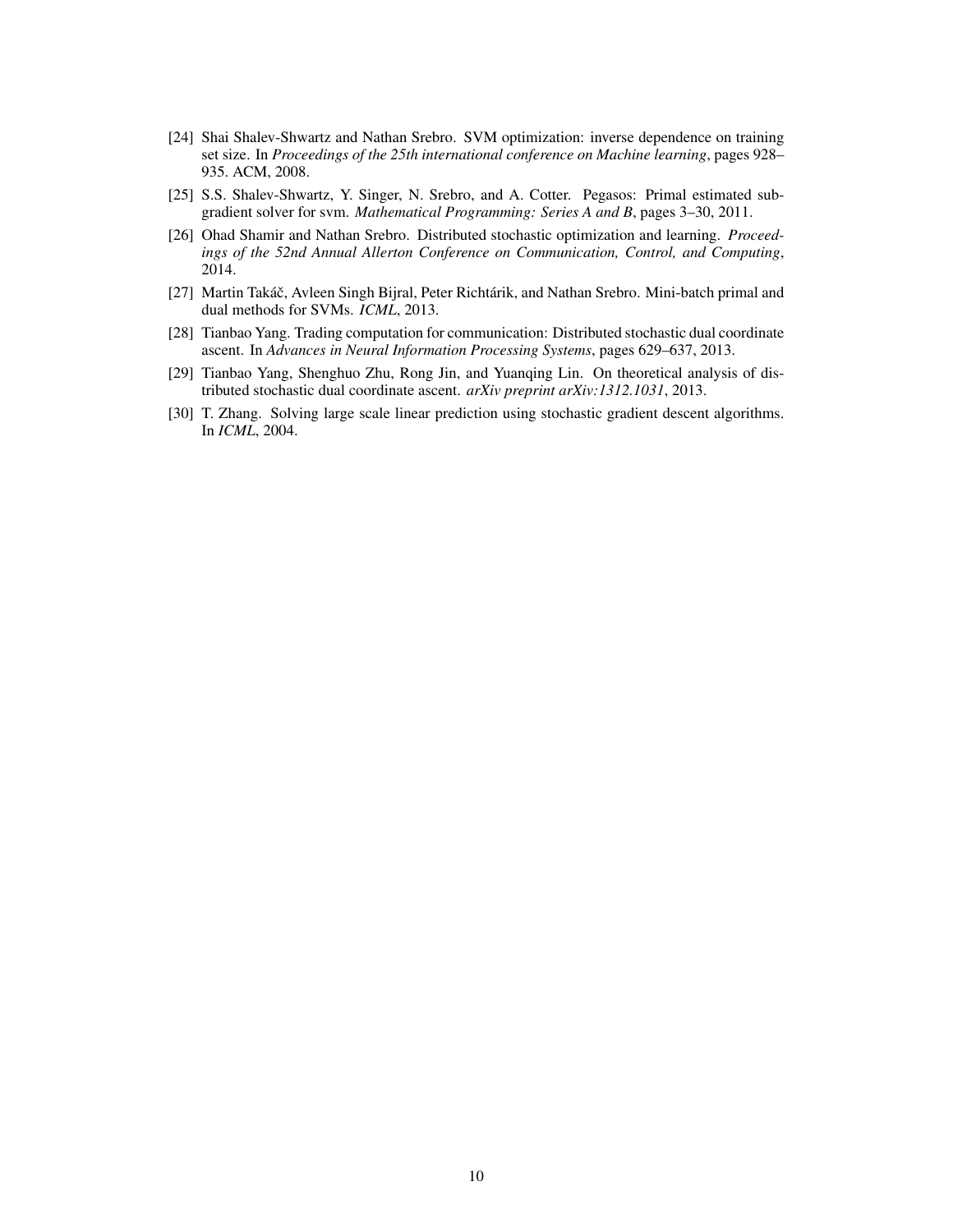# A Technical Results

**Lemma 4** (Lemma 2 in [23]). *For all*  $\alpha \in \mathbb{R}^n$ :

$$
\mathcal{D}(\alpha) \le \mathcal{P}(w^*) \le \mathcal{P}(\mathbf{0}) \le 1. \tag{14}
$$

*Moreover*  $\mathcal{D}(\mathbf{0}) > 0$ *.* 

Following Lemma is a minibatch extension of Lemma 1 in [23].

**Lemma 5** (Expected increase of dual objective). Assume that  $\phi_i^*$  is  $\gamma$ -strongly convex ( $\gamma$  can be also *zero*). Then, for any t and any  $s \in [0, 1]$  we have

$$
\mathbb{E}[\mathcal{D}(\alpha^{(t+1)}) - \mathcal{D}(\alpha^{(t)})] \ge b\left(\frac{s}{n}\mathcal{G}(\alpha^{(t)}) - \left(\frac{s}{n}\right)^2 \frac{1}{2\lambda}G^{(t)}\right),\tag{15}
$$

*where*

$$
G^{(t)} = \frac{1}{n} (\|u^{(t)} - \alpha^{(t)}\|_{v}^{2} - \frac{\gamma \lambda n (1 - s)}{s} \|u^{(t)} - \alpha^{(t)}\|^{2})
$$
  
= 
$$
\frac{1}{n} \sum_{i=1}^{n} (v_{i} - \frac{\gamma \lambda n (1 - s)}{s}) (u_{i}^{(t)} - \alpha_{i}^{(t)})^{2},
$$
 (16)

 $u_t = (u_1^{(t)}, \dots, u_n^{(t)})^T$  and  $-u_i^{(t)} \in \partial \phi_i(w_{\alpha^{(t)}}^T x_i)$ .

**Lemma 6** (Lemma 3 in [23]). *Let*  $\phi : \mathbb{R} \to \mathbb{R}$  *be an L-Lipschitz continuous. Then for any*  $|\alpha| > L$ *we have that*  $\phi^*(\alpha) = \infty$ *.* 

Following lemma is a small extension of Lemma 4 in [23] to obtain more tide bounds in case each sample has different norm or when ESO bound is used. For example, in serial case we will have that  $\forall t: G^t \leq 4L^2 \frac{\sum_{i=1}^n ||x_i||^2}{n}$  $\frac{1}{n}$ .

**Lemma 7** (Bound on  $G^{(t)}$ ). Suppose that for all i,  $\phi_i$  is L-Lipschitz continuous. Then

$$
\forall t: G^{(t)} \le 4L^2 \frac{\sum_{i=1}^n v_i}{n}.\tag{17}
$$

*Proof.* Indeed,

$$
G^{(t)} \stackrel{(16)}{=} \frac{1}{n} \sum_{i=1}^{n} (v_i - \frac{\gamma \lambda n (1-s)}{s}) (u_i^{(t)} - \alpha_i^{(t)})^2 \stackrel{\text{(Lemma 6)}}{\leq} \frac{1}{n} \sum_{i=1}^{n} (v_i) (2L)^2. \qquad \Box
$$

**Lemma 8** (Theorem 1 in [21]). *Fix*  $x_0 \in \mathbb{R}^N$  *and let*  $\{x_k\}_{k\geq 0}$  *be a sequence of random vectors in*  $\mathbb{R}^N$  with  $x_{k+1}$  depending on  $x_k$  only. Let  $\phi$  :  $\mathbb{R}^N \to \mathbb{R}$  be a nonnegative function and define  $\xi_k = \phi(x_k)$ *. Lastly, choose accuracy level*  $0 < \epsilon < \xi_0$ *, confidence level*  $0 < \rho < 1$ *, and assume that the sequence of random variables*  $\{\xi_k\}_{k>0}$  *is nonincreasing and has one of the following properties:* 

- $(i)$   $\mathbb{E}[\xi_{k+1} | x_k] \leq (1 \frac{\xi_k}{c_1})\xi_k$ , for all k, where  $c_1 > \epsilon$  is a constant,
- (*ii*)  $\mathbb{E}[\xi_{k+1} | x_k] \leq (1 \frac{1}{c_2})\xi_k$ , for all k such that  $\xi_k \geq \epsilon$ , where  $c_2 > 1$  is a constant.

*If property (i) holds and we choose*  $K \geq 2 + \frac{c_1}{\epsilon}(1 - \frac{\epsilon}{\xi_0} + \log(\frac{1}{\rho}))$ *, or if property (ii) holds, and we choose*  $K \geq c_2 \log(\frac{\xi_0}{\epsilon \rho})$ *, then*  $\mathbb{P}(\xi_K \leq \epsilon) \geq 1 - \rho$ *.* 

#### B Proofs

#### B.1 Proof of Lemma 5

Let us define  $\mathbf{T}_{\alpha}$  as an unique maximizer of a function  $\mathcal{H}(t, \alpha)$  defined in (7), i.e.

$$
\mathbf{T}_{\alpha} := \arg \max_{t} \mathcal{H}(t, \alpha). \tag{18}
$$

Let us now state some basic properties about function H. We have that  $\forall t, \alpha \in \mathbb{R}^n$  and sampling  $\hat{S}$ :

• 
$$
\mathcal{H}(\mathbf{0}, \alpha) = \mathcal{D}(\alpha),
$$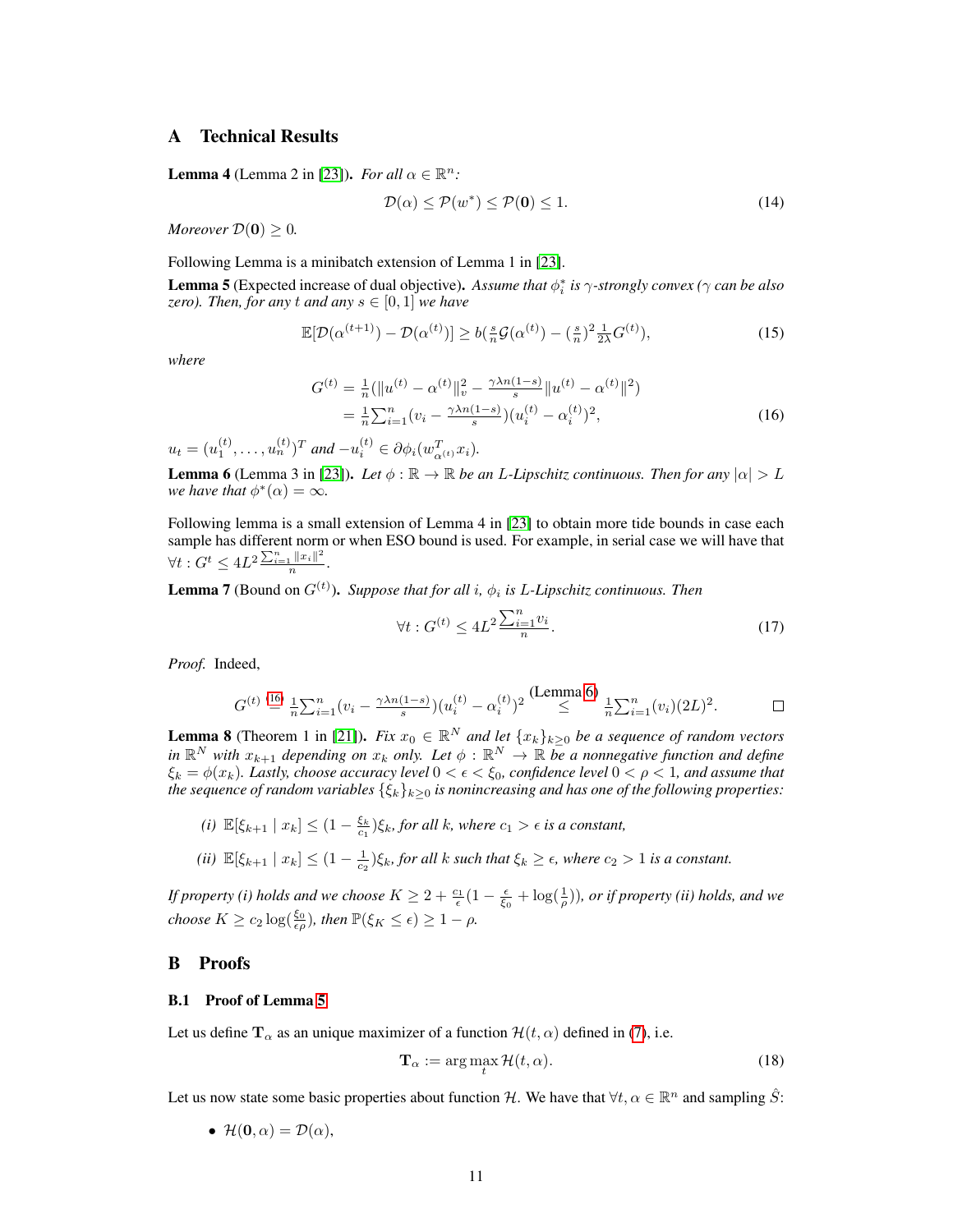• from ESO we have

$$
\mathbb{E}[\mathcal{D}(\alpha + t_{\left[\hat{S}\right]})] \ge (1 - \frac{b}{n})\mathcal{D}(\alpha) + \frac{b}{n}\mathcal{H}(t, \alpha),\tag{19}
$$

•  $\mathcal{H}(t, \alpha) \leq \mathcal{H}(\mathbf{T}_{\alpha}, \alpha)$ .

Convex conjugate maximal property implies that

$$
\phi_i^*(-u_i^{(t)}) = -u_i^{(t)}w_{\alpha^{(t)}}^T x_i - \phi_i(w_{\alpha^{(t)}}^T x_i).
$$
\n(20)

Let us estimate the expected change of dual objective.

$$
\frac{n}{b}\mathbb{E}[\mathcal{D}(\alpha^{(t)}) - \mathcal{D}(\alpha^{(t+1)})] = \frac{n}{b}\mathbb{E}[\mathcal{D}(\alpha^{(t)}) - \mathcal{D}(\alpha^{(t)} + (\mathbf{T}_{\alpha^{(t)}})_{[\hat{S}]})] \stackrel{(19)}{\leq} \mathcal{D}(\alpha^{(t)}) - \mathcal{H}(\mathbf{T}_{\alpha^{(t)}}, \alpha^{(t)})
$$
\n
$$
= \frac{1}{n}\sum_{i=1}^{n} \left( \phi_i^*(-(\alpha_i + (\mathbf{T}_{\alpha^{(t)}})^{(i)})) - \phi_i^*(-\alpha_i^{(t)}) \right)
$$
\n
$$
+ \frac{\lambda}{2} \left( \left\| \frac{1}{\lambda n} \mathbf{T}_{\alpha^{(t)}} \right\|_v^2 + 2 \left( \frac{1}{\lambda n} \mathbf{T}_{\alpha^{(t)}} \right)^T X w_\alpha \right)
$$
\n
$$
\leq \frac{1}{n}\sum_{i=1}^{n} \left( \phi_i^*(-(\alpha_i^{(t)} + s(u_i - \alpha_i^{(t)})) - \phi_i^*(-\alpha_i^{(t)}) \right)
$$
\n
$$
+ \frac{\lambda}{2} \left( \left\| \frac{1}{\lambda n} s(u - \alpha^{(t)}) \right\|_v^2 + 2 \left( \frac{1}{\lambda n} s(u - \alpha^{(t)}) \right)^T X w_\alpha \right).
$$

Using  $\gamma$ -strong convexity of  $\phi_i^*$  we have that

$$
\phi_i^*(-(\alpha_i^{(t)} + s(u_i - \alpha_i^{(t)})) \le s\phi_i^*(-u_i) + (1-s)\phi_i^*(-\alpha_i^{(t)}) - \frac{\gamma}{2}(1-s)s(u_i - \alpha_i^{(t)})^2. \tag{21}
$$

Therefore,

$$
\frac{n}{b}\mathbb{E}[\mathcal{D}(\alpha^{(t)}) - \mathcal{D}(\alpha^{(t+1)})] \stackrel{(21)}{\leq} \frac{1}{n} \sum_{i=1}^{n} \left( s\phi_i^*(-u_i) + su_i x_i^T w_{\alpha^{(t)}} - s\phi_i^*(-\alpha_i^{(t)}) - \frac{\gamma}{2}(1-s)s(u_i - \alpha_i^{(t)})^2) \right) \n+ \frac{\lambda}{2} \left( \left\| \frac{1}{\lambda n} s(u - \alpha^{(t)}) \right\|_v^2 + 2 \left( \frac{1}{\lambda n} s(-\alpha^{(t)}) \right)^T X w_{\alpha^{(t)}} \right) \n\leq \frac{\lambda}{2} \sum_{i=1}^{n} \left( -u_i w_{\alpha^{(t)}}^T x_i - \phi_i (w_{\alpha^{(t)}}^T x_i) + u_i x_i^T w_{\alpha^{(t)}} - \phi_i^*(-\alpha_i^{(t)}) \right) \n+ \frac{\lambda}{2} \left( -\frac{\gamma}{\lambda n} (1-s)s \|u - \alpha\|^2 + \left\| \frac{1}{\lambda n} s(u - \alpha^{(t)}) \right\|_v^2 + 2 \left( \frac{1}{\lambda n} s(-\alpha^{(t)}) \right)^T X w_{\alpha^{(t)}} \right).
$$

Substituting the definition of duality gap (G) we obtain

$$
\frac{n}{b}\mathbb{E}[\mathcal{D}(\alpha^{(t)}) - \mathcal{D}(\alpha^{(t+1)})] \leq \frac{s}{n} \sum_{i=1}^{n} \left( -\phi_i(w_{\alpha^{(t)}}^T x_i) - \phi_i^*(-\alpha_i^{(t)}) - \alpha_i^{(t)} w_{\alpha}^T x_i) \right) \n+ \frac{\lambda}{2} \left( -\frac{\gamma}{\lambda n} (1-s)s \|u - \alpha\|^2 + \left\| \frac{1}{\lambda n} s(u - \alpha^{(t)}) \right\|_v^2 \right) \n= -s\mathcal{G}(\alpha^{(t)}) + \frac{\lambda}{2} \left( \left\| \frac{1}{\lambda n} s(u - \alpha^{(t)}) \right\|_v^2 - \frac{\gamma}{\lambda n} (1-s)s \|u - \alpha\|^2 \right) \n= -s\mathcal{G}(\alpha^{(t)}) + \frac{1}{2\lambda} \left( \frac{s}{n} \right)^2 \left( \left\| (u - \alpha^{(t)}) \right\|_v^2 - \frac{\gamma n \lambda (1-s)}{s} \|u - \alpha\|^2 \right).
$$

Multiplying both sides by  $-\frac{b}{n}$  we obtain (15).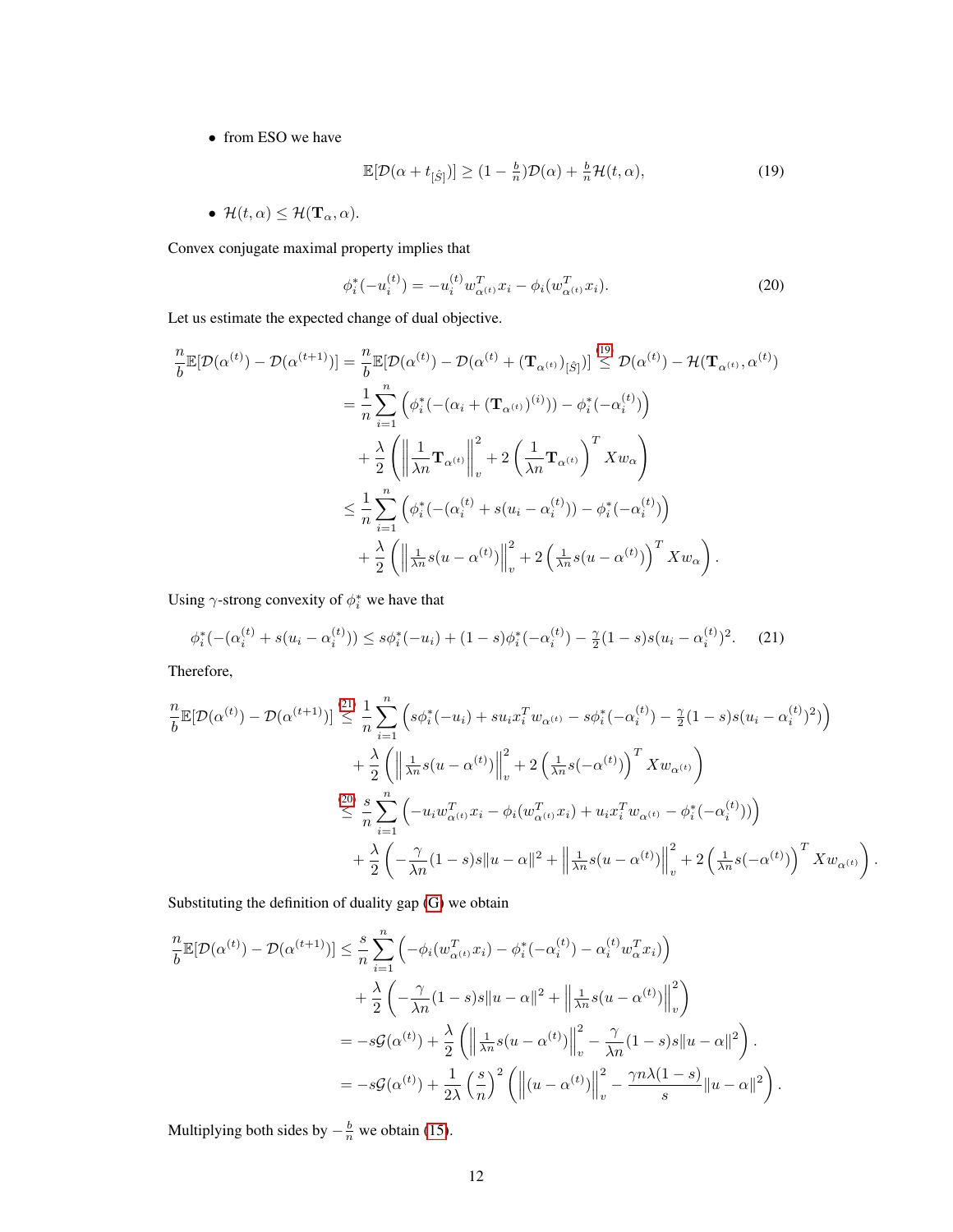# B.2 Proof of Theorem 3

At first let us estimate expected change of dual feasibility.

$$
\mathbb{E}[\epsilon_D^{(t+1)}] \stackrel{\text{(15)}}{=} \mathbb{E}[\mathcal{D}(\alpha^*) - \mathcal{D}(\alpha^{(t+1)})] = \mathbb{E}[\mathcal{D}(\alpha^*) - \mathcal{D}(\alpha^{(t+1)}) + \mathcal{D}(\alpha^{(t)}) - \mathcal{D}(\alpha^{(t)})]
$$
\n
$$
= \mathbb{E}[\mathcal{D}(\alpha^{(t)}) - \mathcal{D}(\alpha^{(t+1)}) + \epsilon_D^{(t)}] \stackrel{\text{(15),(17)}}{\leq} -b \left(\frac{s}{n} \mathcal{G}(\alpha^{(t)}) - \left(\frac{s}{n}\right)^2 \frac{1}{2\lambda} G\right) + \mathbb{E}[\epsilon_D^{(t)}]
$$
\n
$$
\leq -b\frac{s}{n} \mathbb{E}[\epsilon_D^{(t)}] + b\left(\frac{s}{n}\right)^2 \frac{1}{2\lambda} G + \mathbb{E}[\epsilon_D^{(t)}] = (1 - b\frac{s}{n}) \mathbb{E}[\epsilon_D^{(t)}] + b\left(\frac{s}{n}\right)^2 \frac{1}{2\lambda} G. \tag{22}
$$

From the above follows that

$$
\mathbb{E}[\epsilon_D^{(t)}] \le (1 - b_n^s)^t \epsilon_D^0 + b \left(\frac{s}{n}\right)^2 \frac{1}{2\lambda} G \sum_{i=0}^{t-1} (1 - b_n^s)^i \le (1 - b_n^s)^t \epsilon_D^0 + \left(\frac{s}{n}\right) \frac{G}{2\lambda}.\tag{23}
$$

Choice of  $s = 1$  and  $t = t_0 := \max\{0, \lceil \frac{n}{b} \log(2\lambda n \epsilon_D^{(0)}/(G)) \rceil\}$  will lead to

$$
\mathbb{E}[\epsilon_D^{t_0}] \le (1 - \frac{b}{n})^{t_0} \epsilon_D^{(0)} + \frac{s}{n} \frac{G}{2\lambda} \le \frac{G}{2\lambda n \epsilon_D^{(0)}} \epsilon_D^{(0)} + \frac{1}{n} \frac{G}{2\lambda} = \frac{G}{\lambda n}.
$$
 (24)

Following the proof in [23] we are now going to show that

$$
\forall t \ge t_0 : \mathbb{E}[\epsilon_D^{(t)}] \le \frac{2G}{\lambda(2n + b(t - t_0))}.
$$
 (25)

Clearly, (24) implies that (25) holds for  $t = t_0$ . Now imagine that it holds for any  $t \ge t_0$  then we show that it also has to hold for  $t + 1$ . Indeed, using  $s = \frac{2n}{2n+b(t-t_0)}$  we obtain

$$
\mathbb{E}[\epsilon_D^{(t+1)}] \stackrel{(22)}{\leq} (1 - b_{\overline{n}}^s) \mathbb{E}[\epsilon_D^{(t)}] + b\left(\frac{s}{n}\right)^2 \frac{1}{2\lambda}G
$$
\n
$$
\stackrel{(25)}{\leq} (1 - b_{\overline{n}}^s) \frac{2G}{\lambda(2n + b(t - t_0))} + b\left(\frac{s}{n}\right)^2 \frac{1}{2\lambda}G
$$
\n
$$
= (1 - b\frac{2}{2n + b(t - t_0)}) \frac{2G}{\lambda(2n + b(t - t_0))} + b\left(\frac{2}{2n + b(t - t_0)}\right)^2 \frac{1}{2\lambda}G
$$
\n
$$
= \frac{2G}{\lambda} \left(\frac{1}{2n + b(t - t_0) + b}\right) \left(\frac{2n + b(t - t_0) + b}{1}\right) \left(\frac{2n + b(t - t_0) - b}{(2n + b(t - t_0))^2}\right)
$$
\n
$$
= \frac{2G}{\lambda(2n + b(t - t_0) + b)} \frac{(2n + b(t - t_0) - b)}{(2n + b(t - t_0))^2}
$$
\n
$$
\leq \frac{2G}{\lambda(2n + b(t - t_0) + b)}.
$$
\n(26)

In the last inequality we have used the fact that geometric mean is less or equal to arithmetic mean. If  $\bar{\alpha}$  is defined as (9) then we obtain that

$$
\mathbb{E}[\mathcal{G}(\bar{\alpha})] = \mathbb{E}\left[\mathcal{G}\left(\sum_{t=T_0}^{T-1} \frac{1}{T-T_0} \alpha^{(t)}\right)\right] \leq \frac{1}{T-T_0} \mathbb{E}\left[\sum_{t=T_0}^{T-1} \mathcal{G}\left(\alpha^{(t)}\right)\right]
$$
\n
$$
\stackrel{\text{(15)}}{\leq} \frac{1}{T-T_0} \mathbb{E}\left[\sum_{t=T_0}^{T-1} \left(-\frac{n}{s} \frac{1}{b} \mathbb{E}[\mathcal{D}(\alpha^{(t)}) - \mathcal{D}(\alpha^{(t+1)})] + \left(\frac{s}{n}\right) \frac{1}{2\lambda} \left(\frac{1}{n} \left\|u_t - \alpha^{(t)}\right\|_{v}^{2}\right)\right)\right]
$$
\n
$$
\stackrel{\text{(17)}}{\leq} \frac{n}{s} \frac{1}{b} \frac{1}{T-T_0} \left(\mathbb{E}[\mathcal{D}(\alpha^{(T)})] - \mathbb{E}[\mathcal{D}(\alpha^{(T_0)})]\right) + \frac{s}{n} \frac{G}{2\lambda}
$$
\n
$$
\leq \frac{n}{s} \frac{1}{b} \frac{1}{T-T_0} \left(\mathcal{D}(\alpha^{*}) - \mathbb{E}[\mathcal{D}(\alpha^{(T_0)})]\right) + \frac{s}{n} \frac{G}{2\lambda}.
$$
\n
$$
\stackrel{\text{(27)}}{\leq} \mathbb{E}[\mathcal{D}(\mathcal{D}(\alpha^{*})] - \mathbb{E}[\mathcal{D}(\alpha^{(T_0)})]\right) + \frac{s}{n} \frac{G}{2\lambda}.
$$

Now, if  $T \geq \lceil \frac{n}{b} \rceil + T_0$  such that  $T_0 \geq t_0$  we obtain

$$
\mathbb{E}[G(\bar{\alpha})] \stackrel{(25)}{\leq} \frac{n}{s} \frac{1}{b} \frac{1}{T-T_0} \left( \frac{2G}{\lambda(2n + b(T_0 - t_0))} \right) + \frac{s}{n} \frac{G}{2\lambda} \n= \frac{G}{\lambda} \left( \frac{n}{s} \frac{1}{b(T-T_0)} \left( \frac{2}{(2n + b(T_0 - t_0))} \right) + \frac{s}{2n} \right).
$$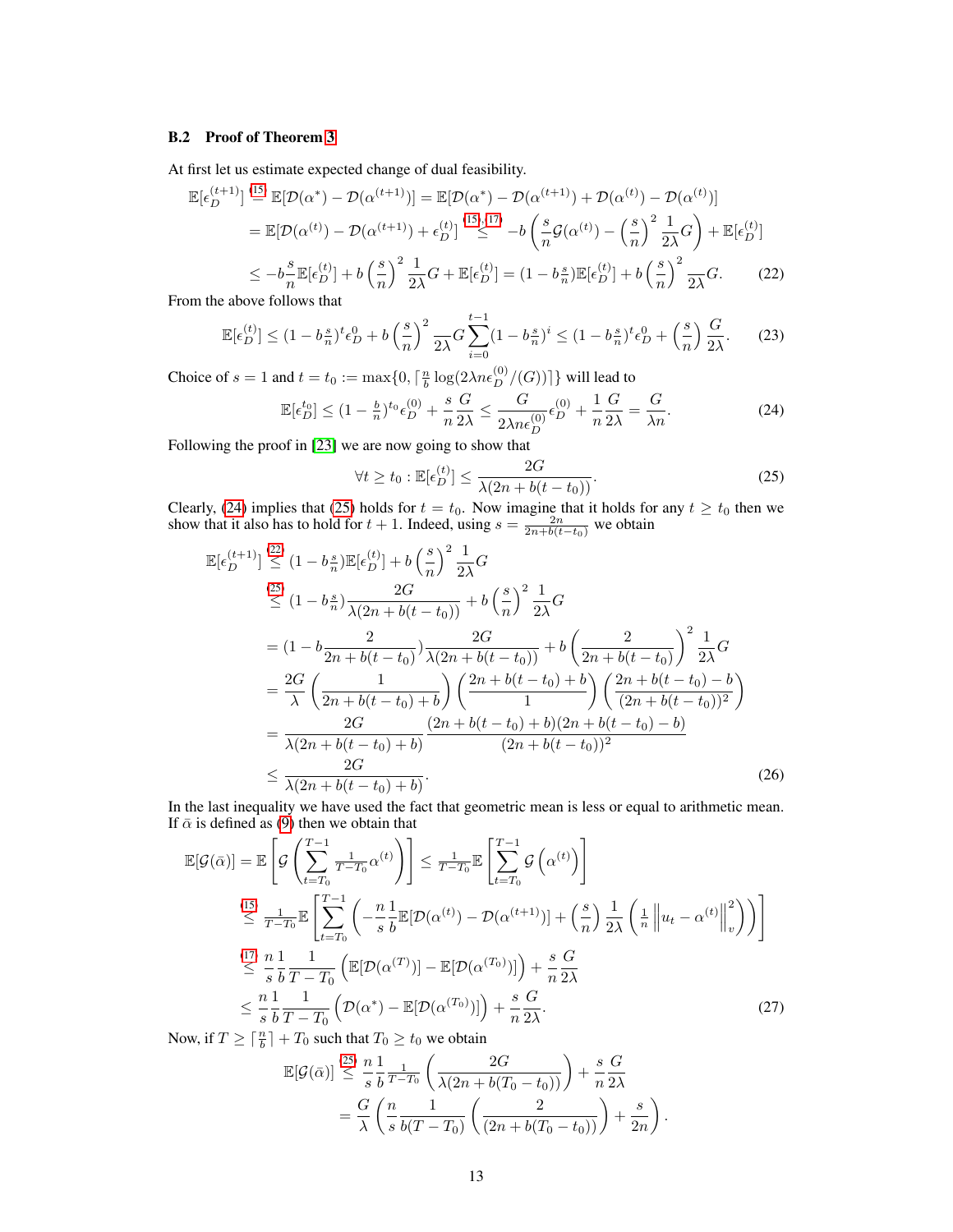Using  $s = \frac{n}{b(T - T_0)}$  we obtain that

$$
\mathbb{E}[\mathcal{G}(\bar{\alpha})] \leq \frac{G}{b\lambda} \left( \frac{2}{2\frac{n}{b} + (T_0 - t_0)} + \frac{1}{2(T - T_0)} \right).
$$

To have this quantity  $\leq \epsilon_g$  we obtain that  $T, t_0, T_0$  has to satisfy (10). The fact that  $T_0 \geq t_0 + T_0$  $\frac{1}{b}\left(\frac{4G}{\lambda \epsilon_{\mathcal{G}}}-2n\right)$ implies that right-hand site of (26) is  $\leq \epsilon_{\mathcal{G}}$ .

#### B.3 Proof of Theorem 2

If function  $\phi_i$  is  $(1/\gamma)$ -smooth then  $\phi_i^*$  is  $\gamma$ -strongly convex. If we plug  $s = \tilde{s} = \frac{\lambda n \gamma}{\|v\|_{\infty} + \lambda n \gamma} \in (0, 1)$ into (16) we obtain that  $\forall t : G^{(t)} \leq 0$ . Hence (15) will read as follows

$$
\mathbb{E}[\mathcal{D}(\alpha^{(t+1)}) - \mathcal{D}(\alpha^{(t)})] \ge b\frac{\tilde{s}}{n}\mathcal{G}(\alpha^{(t)}) = b\frac{\lambda\gamma}{\|v\|_{\infty} + \lambda n\gamma}\mathcal{G}(\alpha^{(t)}) \ge b\frac{\lambda\gamma}{\|v\|_{\infty} + \lambda n\gamma}(\mathcal{D}(\alpha^*) - \mathcal{D}(\alpha^{(t)})).
$$
\n(28)

Using the fact that  $\mathbb{E}[\mathcal{D}(\alpha^{(t+1)}) - \mathcal{D}(\alpha^{(t)})] = \mathbb{E}[\mathcal{D}(\alpha^{(t+1)}) - \mathcal{D}(\alpha^*)] + \mathcal{D}(\alpha^*) - \mathcal{D}(\alpha^{(t)})$  we have

$$
\mathbb{E}[\mathcal{D}(\alpha^*) - \mathcal{D}(\alpha^{(t+1)})] \le \left(1 - b \frac{\lambda \gamma}{\|v\|_{\infty} + \lambda n \gamma}\right) (\mathcal{D}(\alpha^*) - \mathcal{D}(\alpha^{(t)})). \tag{29}
$$

Therefore if we denote by  $\epsilon_D^{(t)} = \mathcal{D}(\alpha^*) - \mathcal{D}(\alpha^{(t)})$  we have that

$$
\mathbb{E}[\epsilon_D^{(t)}] \le \left(1 - b \frac{\lambda \gamma}{\|v\|_{\infty} + \lambda n \gamma}\right)^t \epsilon_D^{(0)} \stackrel{(14)}{\le} \left(1 - b \frac{\lambda \gamma}{\|v\|_{\infty} + \lambda n \gamma}\right)^t \le \exp\left(-bt \frac{\lambda \gamma}{\|v\|_{\infty} + \lambda n \gamma}\right).
$$

Right hand site will be smaller than some  $\epsilon_D$  if

$$
t \ge \frac{\|v\|_{\infty}}{b} \left(\frac{1}{\lambda \gamma} + \frac{n}{\|v\|_{\infty}}\right) \log \frac{1}{\epsilon_D}
$$

Moreover, to bound the duality gap we have

$$
b \frac{\lambda \gamma}{\|v\|_{\infty} + \lambda n \gamma} \mathcal{G}(\alpha^{(t)}) \stackrel{(28)}{\leq} \mathbb{E}[\epsilon_D^{(t)} - \epsilon_D^{(t+1)}] \leq \epsilon_D^{(t)}.
$$
 (30)

.

Therefore  $\mathcal{G}(\alpha^{(t)}) \leq \frac{\|v\|_{\infty} + \lambda n \gamma}{b \lambda \gamma} \epsilon_D^{(t)}$ . Hence if  $\epsilon_D \leq \frac{b \lambda \gamma}{\|v\|_{\infty} + \lambda n \gamma} \epsilon_G$  then  $\mathcal{G}(\alpha^{(t)}) \leq \epsilon_G$ . Therefore after

$$
t \ge \frac{\|v\|_{\infty}}{b} \left(\frac{1}{\lambda \gamma} + \frac{n}{\|v\|_{\infty}}\right) \log\left(\frac{\|v\|_{\infty}}{b} \left(\frac{1}{\lambda \gamma} + \frac{n}{\|v\|_{\infty}}\right) \frac{1}{\epsilon_{\mathcal{G}}}\right).
$$

iterations we have duality gap less than  $\epsilon_{\mathcal{G}}$  and the first part of the proof is done. To show the second part of Theorem let us sum (30) over  $t = T_0, \ldots, T - 1$  to obtain

$$
\mathbb{E}\left[\frac{1}{T-T_0}\sum_{t=T_0}^{T-1}\mathcal{G}(\alpha^{(t)})\right] \le \frac{\|v\|_{\infty} + \lambda n\gamma}{b\lambda\gamma} \frac{1}{T-T_0}\mathbb{E}[\mathcal{D}(\alpha^{(T)}) - \mathcal{D}(\alpha^{(T_0)})].\tag{31}
$$

Now, if we choose  $\bar{w}, \bar{\alpha}$  to be either average vectors or a randomly chosen vector over  $t \in \{T_0 + \bar{X}_0\}$  $1, \ldots, T$ , then we have

$$
\mathbb{E}[\mathcal{G}(\bar{\alpha})] \stackrel{\text{(31)}}{\leq} \frac{\|v\|_{\infty} + \lambda n \gamma}{b \lambda \gamma} \frac{1}{T - T_0} \mathbb{E}[\mathcal{D}(\alpha^{(T)}) - \mathcal{D}(\alpha^{(T_0)})] \leq \frac{\|v\|_{\infty} + \lambda n \gamma}{b \lambda \gamma} \frac{1}{T - T_0} \mathbb{E}[\mathcal{D}(\alpha^*) - \mathcal{D}(\alpha^{(T_0)})].
$$

Hence to have  $\mathbb{E}[\mathcal{G}(\bar{\alpha})] \leq \epsilon_{\mathcal{G}}$  it is sufficient to choose

$$
\mathbb{E}[\epsilon_D^{(T_0)}] \leq \frac{b\lambda\gamma}{\|v\|_{\infty} + \lambda n\gamma} (T - T_0)\epsilon_{\mathcal{G}}.
$$

Therefore we need  $T_0$  to satisfy

$$
T_0 \ge \frac{\|v\|_{\infty}}{b} \left(\frac{1}{\lambda \gamma} + \frac{n}{\|v\|_{\infty}}\right) \log \left(\frac{\|v\|_{\infty}}{b} \left(\frac{1}{\lambda \gamma} + \frac{n}{\|v\|_{\infty}}\right) \frac{1}{(T - T_0)\epsilon_{\mathcal{G}}}\right).
$$